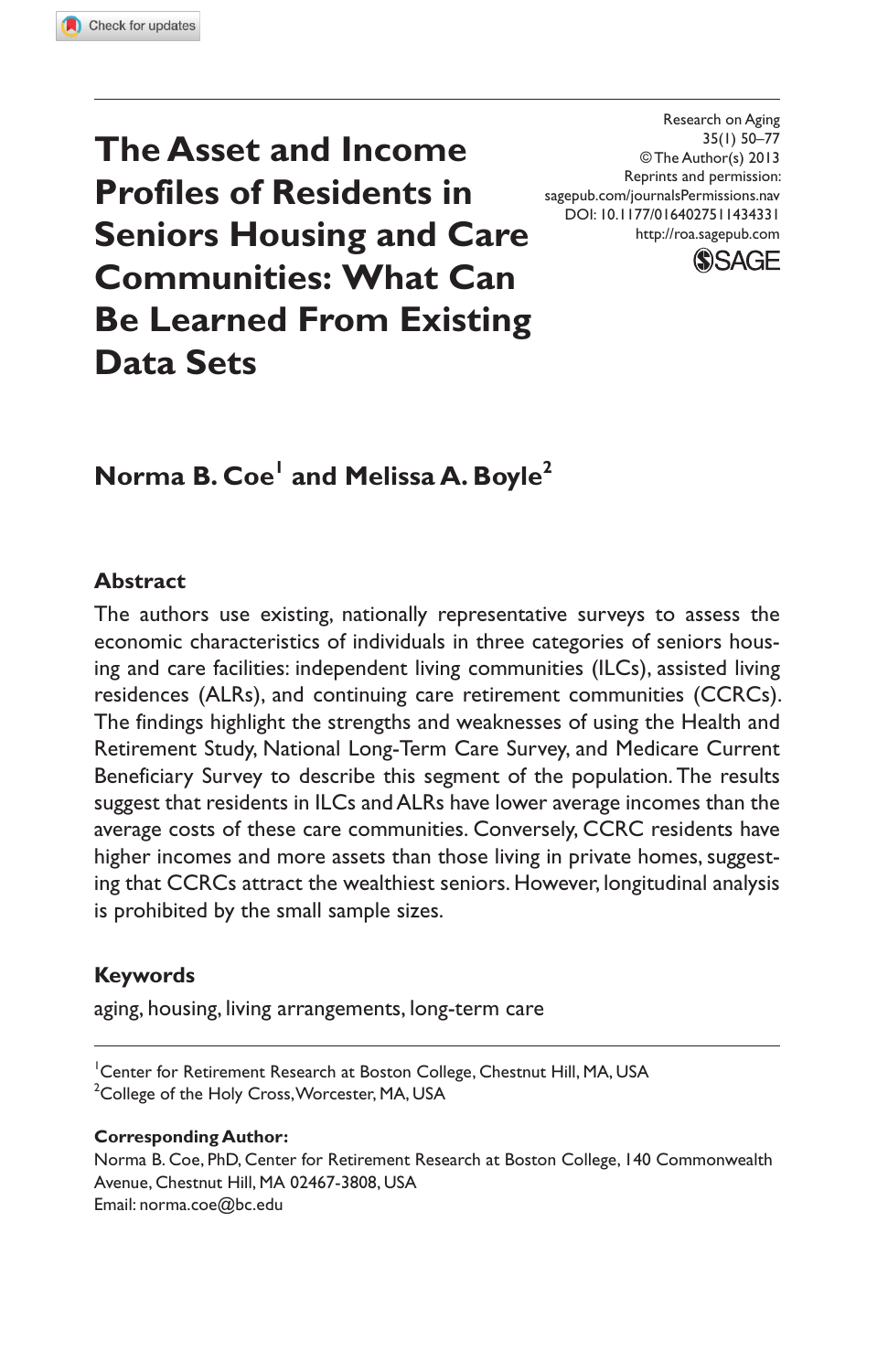Seniors housing and care communities, designed to address the needs of seniors, are among America's largest growth industries. This broad term includes myriad communities, including active adult (aged 55 years and older) housing, independent living communities (ILCs), assisted living residences (ALRs), and continuing care retirement communities (CCRCs). Although historically, the demand for seniors housing and care communities came from individuals relying heavily on public assistance, Stearns and Morgan (2001) indicated that over the past 15 years, more options have become available as middle and higher wealth individuals have shown greater interest in these care communities as a way to support themselves during increasing functional dependency. The seniors housing and care industry has grown to over 38,000 communities, housing more than 1 million seniors in the United States. These communities have grown to outnumber traditional skilled nursing facilities by more than three to one and provide housing and care for seniors who may require social environments and/or assistance with daily needs but do not require 24-hour skilled nursing care (Stearns & Morgan, 2001).

Despite this growth in popularity, there is little academic research on the individuals choosing these housing and care communities. Most of what is known regarding the income, assets, age, and marital status of individuals in seniors housing and care communities comes from industry studies. The thrust of these studies is that many individuals in ILCs, ALRs, and CCRCs cannot afford their living arrangements on their incomes alone. That is, the annual rent and fees at these institutions often exceed residents' incomes from Social Security, pensions, and any income from work or investments. For example, *The State of Seniors Housing 2008* reported that the median yearly base rent and fees totaled \$24,224 for free-standing ILCs and \$34,882 for free-standing ALRs, and CCRCs had lower median annual costs than ALRs but required substantial entrance fees (American Seniors Housing Association, National Investment Center for the Seniors Housing & Care Industry, & American Association of Homes and Services for the Aging, 2008). However, industry reports have found that the median income of an individual in an ILC is \$20,400 and in a CCRC is \$33,600 and that 64% of ALR residents had annual incomes of less than \$25,000 (Assisted Living Federation of America & National Investment Center for the Seniors Housing & Care Industry, 1998; National Investment Center for the Seniors Housing & Care Industry, 2003). Together, these numbers imply that an individual in an ILC or ALR has a lower median income than the median annual cost of the residence, and the median income of a CCRC resident would only marginally cover the median annual cost, not including the entrance fee.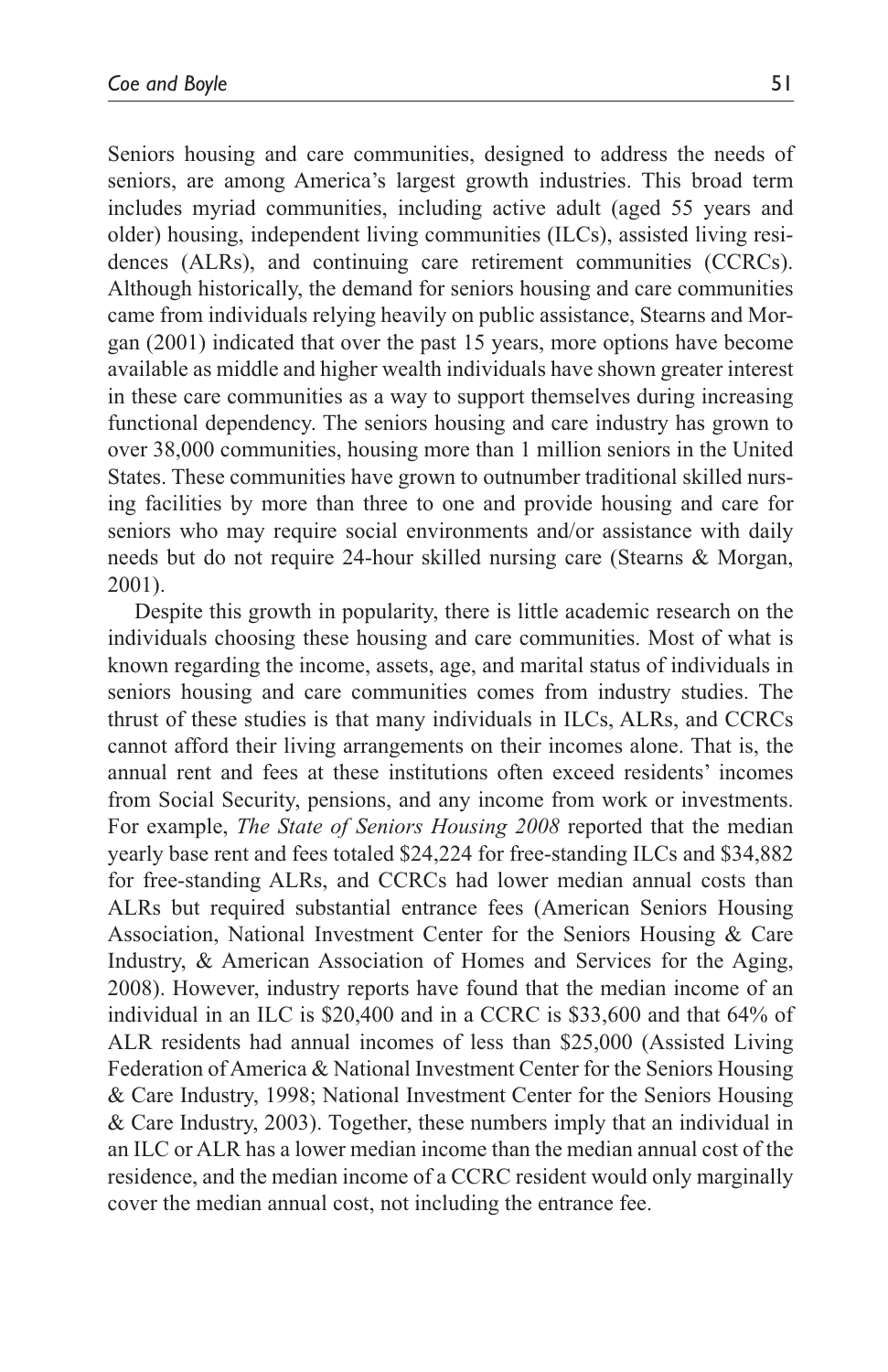However, most of the industry studies are based on small-sample surveys or institutions within particular geographic areas or ownership types. Furthermore, they often capture point-in-time measures of income and wealth but do not address the wider issue of how individuals pay for these services over time or consider survey respondents' lifetime incomes and wealth. It is important to assess if the changing patterns in long-term care use, and the money spent thereon, will have an impact on the future use and costs for Medicaid, mainly through changes in nursing home demand and the assets available to pay for that care. In this study, we explore whether existing, nationally representative surveys can help address the lingering questions of who is served by these seniors housing and care communities, how they pay for these services, and what it might mean for the ability to pay for future health care needs.

We examine income and asset information that is readily available in three nationally representative surveys. Using data from the Health and Retirement Study (HRS), the National Long-Term Care Survey (NLTCS), and the Medicare Current Beneficiary Survey (MCBS), we document the characteristics of individuals using seniors housing and care communities (ILCs, ALRs, and CCRCs) and compare them with the characteristics of those living in private residences. By providing such information, this study builds a strong base for further research, highlighting what can and cannot be measured in existing surveys.

# **Data and Methods**

We use three data sets to examine the financial characteristics of residents in seniors housing and care facilities. We examine the 2004 data for each of the three data sets, using the provided survey weights to account for survey design. The samples are limited to individuals aged 65 years and older to increase comparability across the three data sets. To compare the characteristics of individuals in each type of living arrangement, we conduct *t* tests. We match the 2004 data to earlier waves (1998 for the HRS and 1999 for the NLTCS) of the surveys to see if we can gain any longitudinal insight from the existing data sets.<sup>1</sup>

### *HRS*

The HRS began in 1992 with a nationally representative sample of the noninstitutionalized American population born between 1931 and 1941 and their spouses. These individuals are followed every 2 years. A second survey, the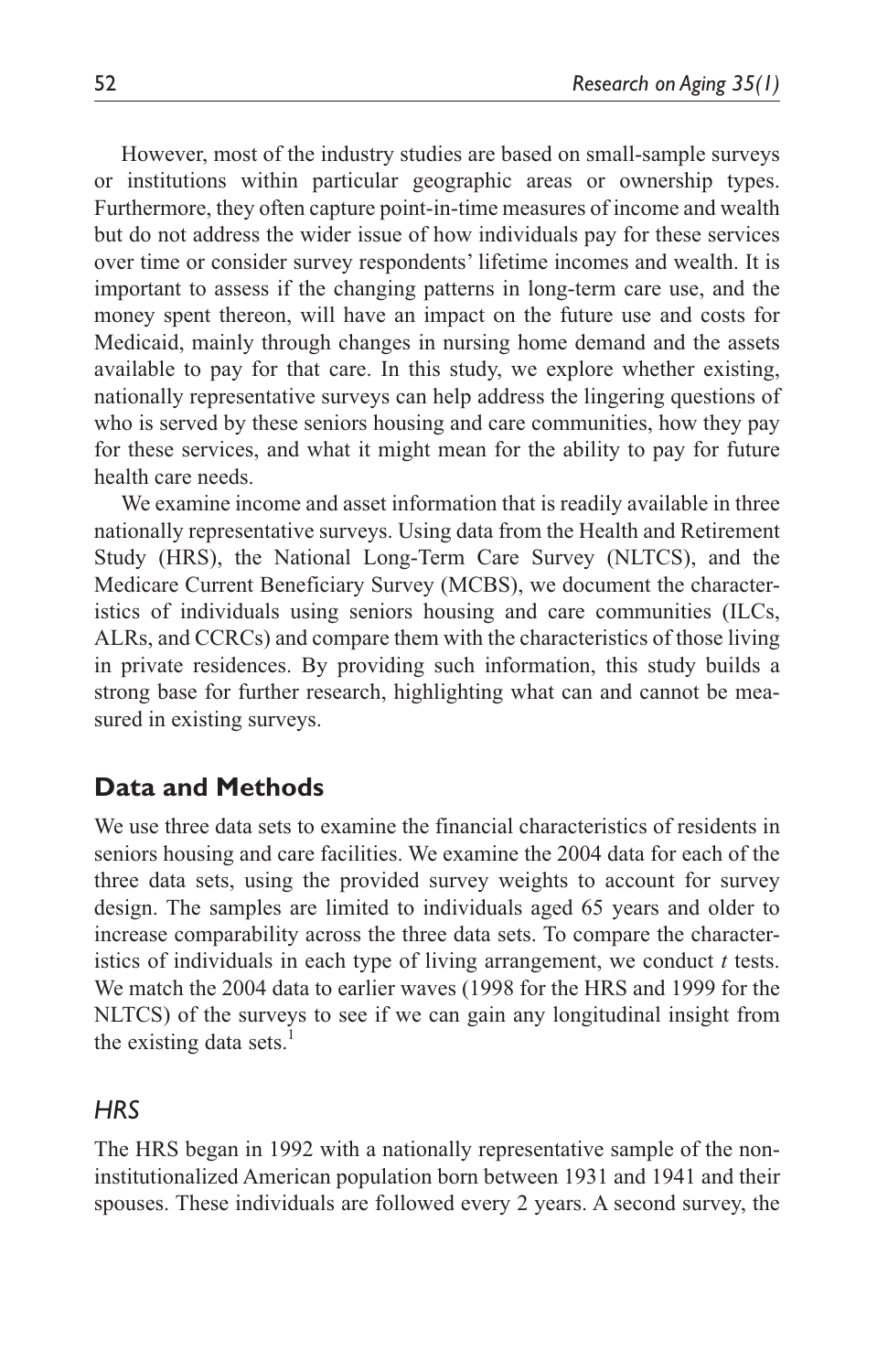Study of Assets and Health Dynamics Among the Oldest Old, was first administered in 1993 to a nationally representative sample of noninstitutionalized Americans born in 1923 or earlier and their spouses. These individuals were reinterviewed in 1995 and were merged with the HRS sample in 1998. Two new cohorts, the Children of the Depression Age cohort (born between 1924 and 1930) and the War Baby cohort (born between 1942 and 1947), were also added at that time. These individuals continue to be interviewed every 2 years, even if they enter nursing facilities.

Currently, the HRS surveys more than 22,000 Americans over the age of 50 years every 2 years. By design, the HRS oversamples African Americans, Hispanics, and residents of Florida. However, the sample design does not allow for any oversampling of seniors housing and care communities.<sup>2</sup> The study focuses on measuring physical and mental health, insurance coverage, financial status, family support systems, labor market status, and retirement planning.

### *NLTCS*

The NLTCS began in 1982, with follow-ups approximately every 5 years. It is a longitudinal survey designed to study changes in the health and functional status of older Americans (aged 65 years and older). It also tracks health expenditures, Medicare service use, and the availability of personal, family, and community resources for caregiving. $3$  The sample was selected by sampling from the current Medicare enrollment files in 1982 and is augmented with new enrollees every cycle. Unlike the HRS, even the original sample contains both community and institutionalized elderly.

At each wave, a screener questionnaire is administered, which divides the sample into three groups: the nondisabled (frequently called screen-outs), those disabled but living in the community, and those disabled and living in institutions. Each sample subset receives a slightly different questionnaire, and there is more detailed information about respondents with limitations in activities of daily living (ADLs) or instrumental ADLs (IADLs) and the institutionalized, who represent approximately 65% of the sample.

### *MCBS*

The MCBS is a rotating panel of aged, disabled, and institutionalized Medicare beneficiaries, with an oversampling of older individuals. The MCBS Cost and Use files link Medicare claims to survey-reported information, including information on the use and cost of all types of medical services,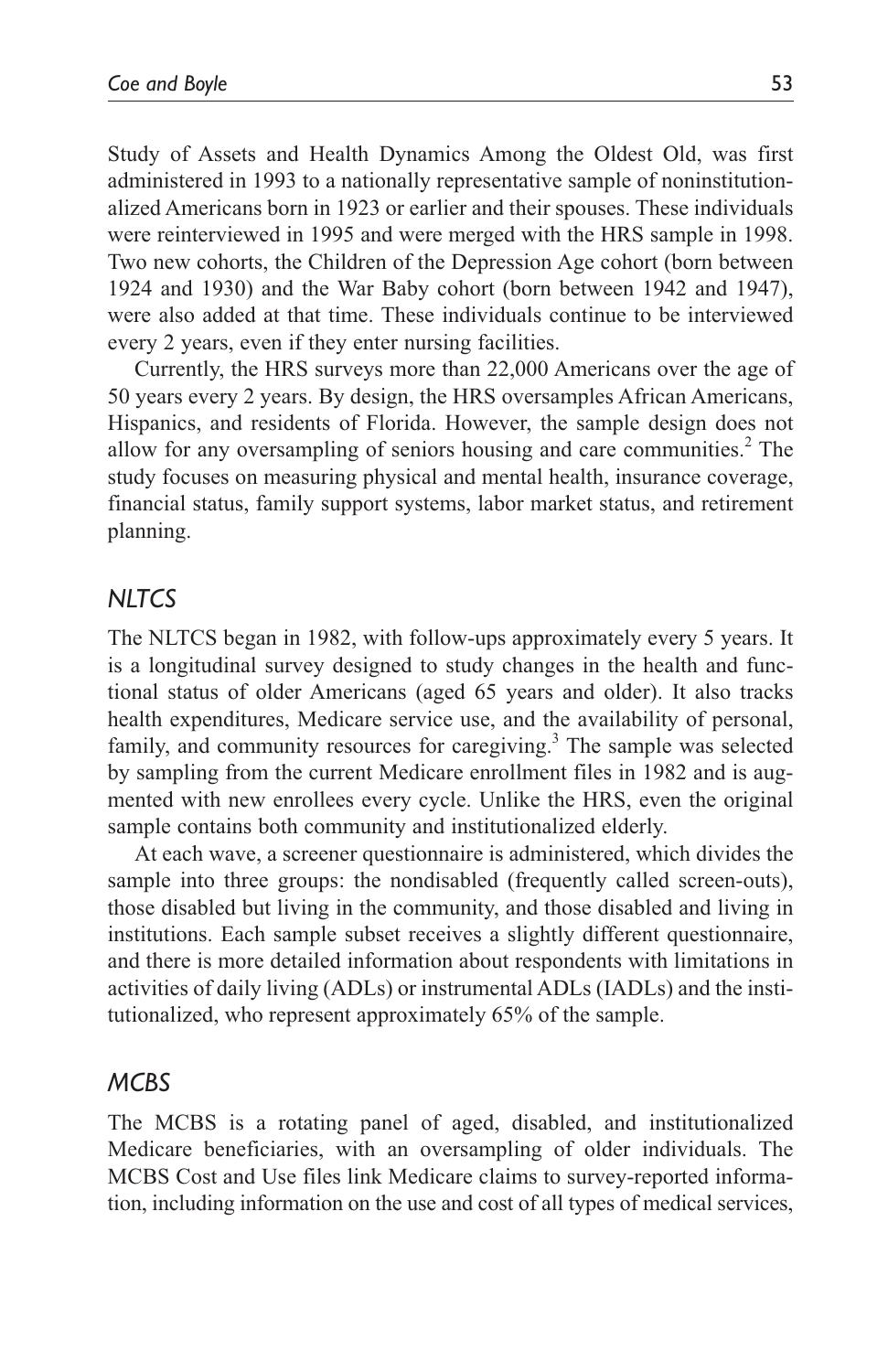| Characteristic                                                                                 | <b>ILCs</b> | ALR <sub>s</sub> | <b>CCRCs</b> |
|------------------------------------------------------------------------------------------------|-------------|------------------|--------------|
| Rent versus own or entry fee                                                                   | Rent        | Rent             | Either       |
| Meals                                                                                          | Yes         | Yes              | Yes          |
| Assistance with ADLs (bathing,<br>dressing, toileting, ambulating,<br>transferring and eating) | No          | Yes              | Yes          |
| Nursing available                                                                              | Nο          | Nο               | Yes          |

**Table 1.** Characteristics to Differentiate Between Seniors Housing and Care **Communities** 

Note:  $ADL =$  activity of daily living;  $ALR =$  assisted living residence;  $CCRC =$  continuing care retirement community; ILC = independent living community.

supplementary health insurance, living arrangements, income, health status, and physical functioning. Medicare claims data includes use and cost information on inpatient hospitalizations, outpatient hospital care, physician services, home health care, durable medical equipment, skilled nursing home services, hospice care, and other medical services.<sup>4</sup> We limit the MCBS sample to those aged 65 years and older, eliminating younger individuals eligible for Medicare because of disability.

### *Defining Seniors Housing and Care Communities*

Because these surveys do not focus on individuals living in seniors housing and care communities, defining the living arrangement is key to comparability, both between surveys and with the industry reports. This section discusses in detail the questions available in the existing data sets and how they can be used to categorize the place of residence.

We identify the three types of seniors housing and care communities on the basis of their industry definitions, using four questions to differentiate the types of communities, as shown in Table 1. These three types of communities are ILCs, ALRs, and CCRCs. The main questions that identify ILCs are the availability of meal service but the absence of ADL services. The main question that identifies ALRs versus CCRCs is the availability of nursing care. These definitions are not without caveats. The main concern is the inability to differentiate between market-rate properties and those that are subsidized or run through government programs. This will bias our estimates of income and wealth downward compared with industry studies that target market-rate facilities in their surveys. Another concern is whether we are picking up all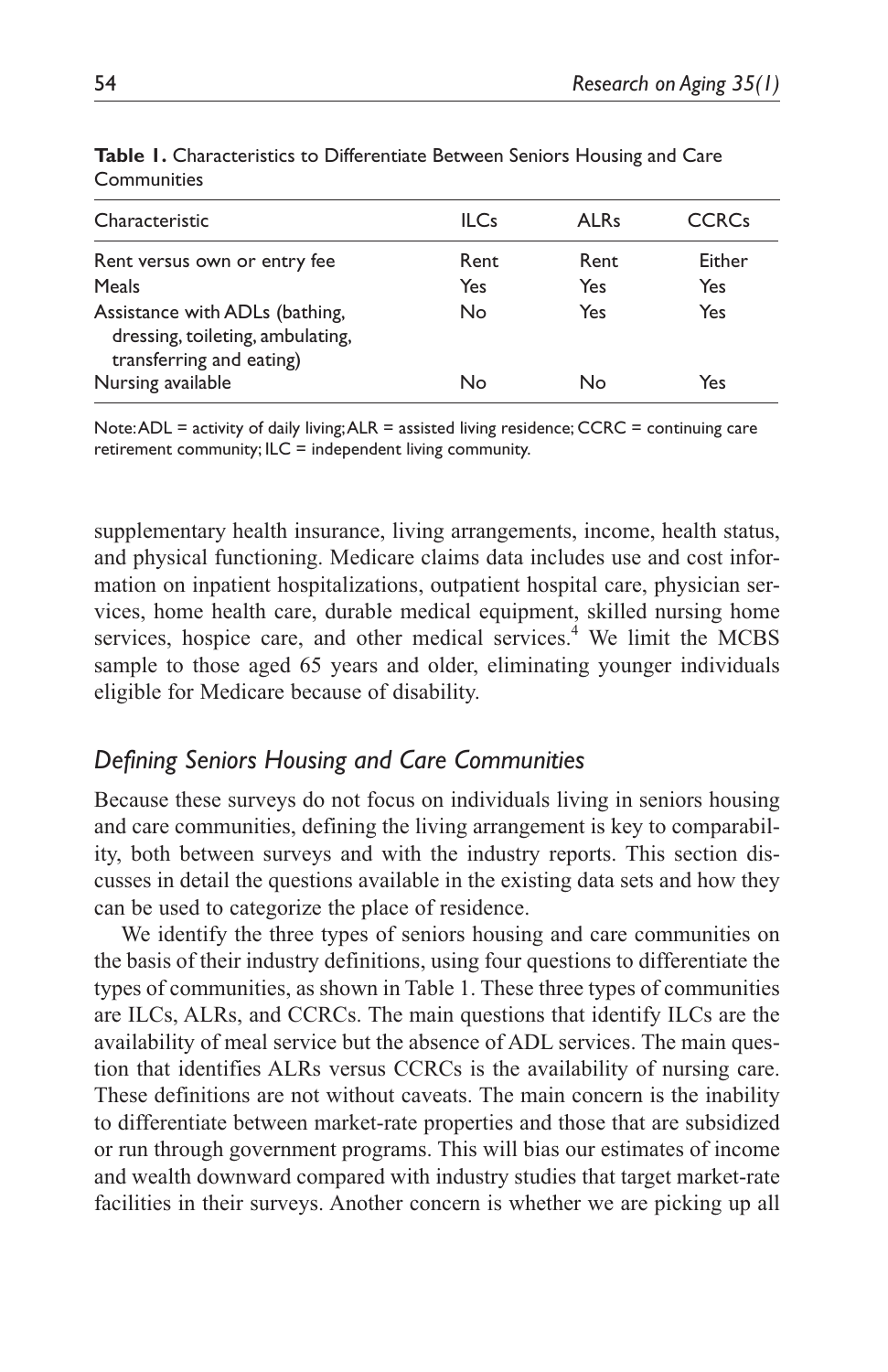types of residents who live in CCRCs in the proportions in which they are represented in the CCRC properties. Because of the health limitations of the residents, we might be missing a disproportionate number of CCRC residents living in the skilled nursing facility wings of the properties. To the extent that this is true, this will bias our estimates of health, and likely wealth, upward. Conversely, we might be missing some CCRC residents who live in the less care intensive areas if they report that 24-hour nursing home care is not available because they do not use that service. To the extent that we miss lower care intensity CCRC residents, our estimates of the average age and health, and likely wealth, will be biased downward.

### *Health, Wealth, and Income Variables*

We report three objective measures of health that are comparable between the three surveys. The first is limitations in performing ADLs: walking, dressing, bathing, eating, toileting, and getting in and out of bed.<sup>5</sup> The second is limitations in performing IADLs: managing money, grocery shopping, and preparing meals. Finally, the surveys also include self-reported height and weight, making it possible to calculate an individual's body mass index. We also have some information about health care behavior, as measured by drinking, smoking, and the number of doctor visits.<sup>6</sup> It is also possible to determine if an individual is paying for in-home care in the HRS or has any in-home care (paid or unpaid) from the MCBS.

The surveys provide information on both the amount and sources of income received over the previous year. Again, the HRS provides the most comprehensive view, by survey design. Participants report the amounts of income from a variety of sources: earnings, Social Security, Supplemental Security Income, disability insurance, investments, and pensions. The NLTCS also collects income information, but from fewer sources: Social Security, Supplemental Security Income, and pension income only. Both surveys also have measures of total household income. The income information in the MCBS is quite limited. We know only labor force participation and the "best source or estimate of income," which is to "include all sources such as pension, Social Security and retirement benefits" for both the respondent and spouse.

The information on wealth is somewhat scarce in most of the data sources. The most complete information is found in the HRS, in which information is available on home ownership, the value of the home, mortgages, debts, and net worth. The NLTCS has information only about home ownership, home values, mortgage rates, and mortgage values, and the MCBS contains no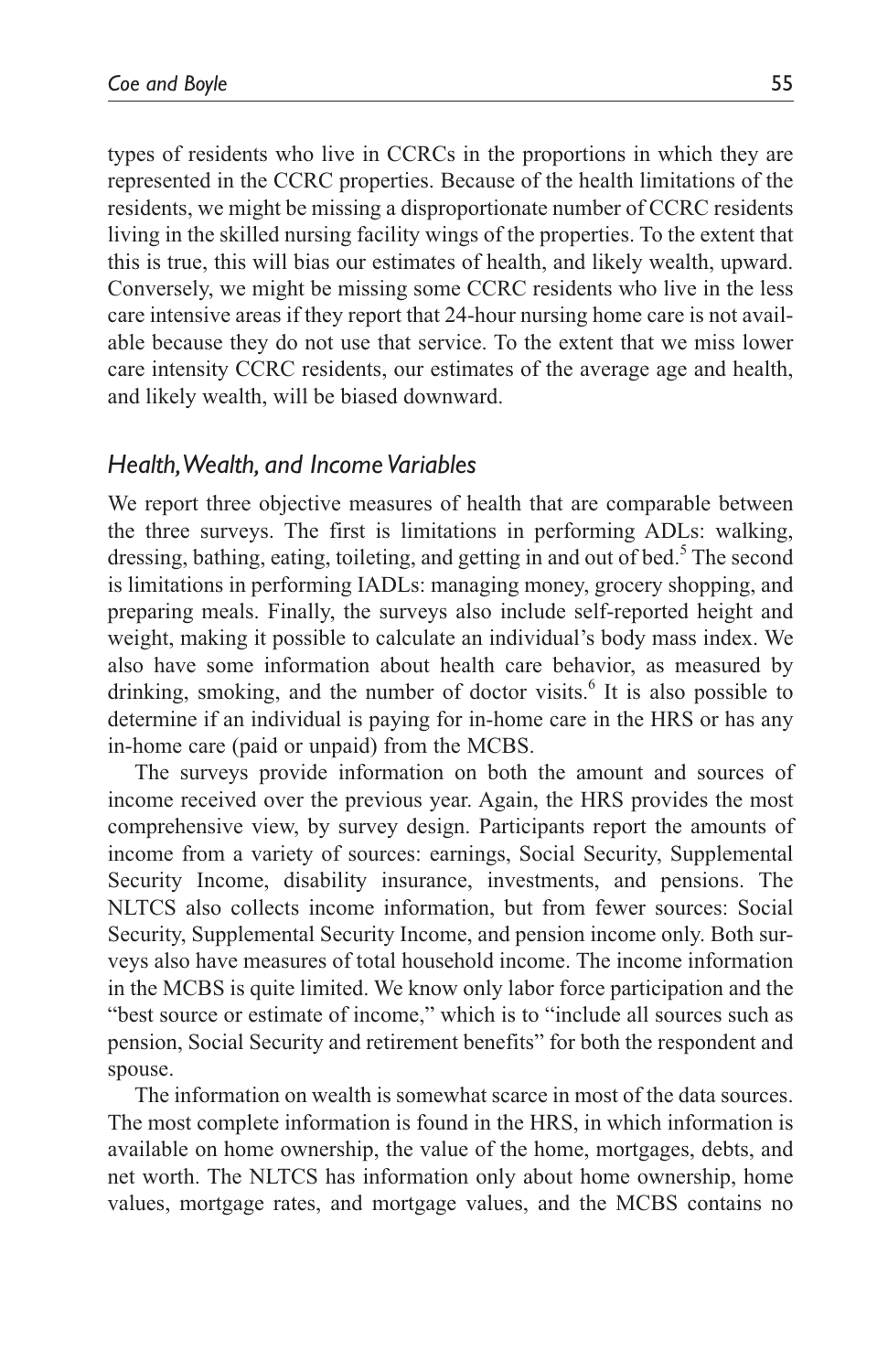information on household wealth. The health insurance information can be used as a proxy for wealth information from the data. For example, Medicaid coverage clearly implies low wealth. In addition, the surveys provide some information on households' ability to preserve income and wealth as they age; all three surveys provide information on whether an individual carries long-term care insurance or private health insurance, which insures against large out-of-pocket health spending. The HRS also provides information on whether an individual receives financial assistance from children, friends, or parents and how much assistance is received.

## **Results**

#### *Seniors in Private Residences*

Table 2 provides descriptive statistics for individuals aged 65 years and older who live in private residences, as opposed to one of the three highlighted living arrangements or a nursing home. These seniors may be living alone or with others, such as children or spouses. In fact, most live in two-person households. All three data sets paint a fairly consistent picture of the 65-andolder, private residence–dwelling population. The NLTCS does capture a slightly older population than the HRS or the MCBS ( $p < .001$ ). Considering the different sampling frames and strategies between the surveys, this small age difference is not surprising. As expected given the age difference, the NLTCS community-dwelling population is slightly more female  $(p < .001)$ and less likely to be married  $(p < .001)$ .

The area in which the surveys differ the most is the measurement of health. The difference is likely attributable to the questionnaires and the sampling frame. The NLTCS sample is targeted to follow those with health limitations over time. Surveyed individuals without ADL limitations are kept in reserve for future survey years but are screened out of the current year's survey. This automatically creates a sample with more ADL limitations than is found in the HRS ( $p < .001$ ). In contrast, the MCBS is a sample of all Medicare beneficiaries and therefore has no health limitation bias, and as expected, the number of ADL limitations is more similar to the HRS than the NLTCS. The other health measures reported in the HRS and the MCBS are more similar, while the NLTCS remains the outlier. This suggests that a slight unhealthy bias remains in the NTLCS sample even after the sampling weights are applied.

From the three data sets, the picture about income, both the sources and the amounts, is quite consistent for seniors living in private residences. Eighteen percent still participate in the labor force after age 65, making on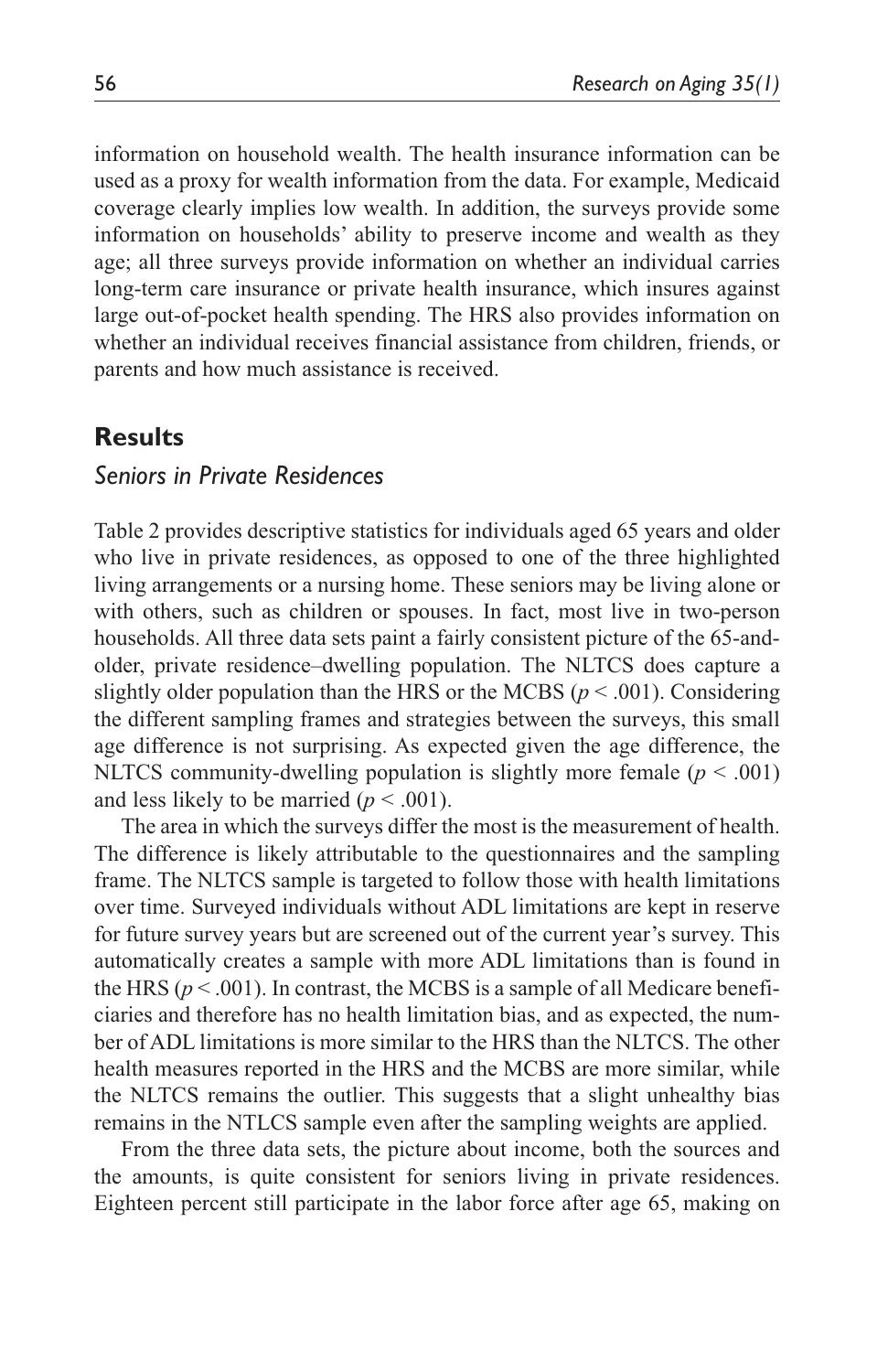|                                         |                      | <b>SSH</b>                       |                     | NLTCS                      |                                | <b>MCBS</b>                  |
|-----------------------------------------|----------------------|----------------------------------|---------------------|----------------------------|--------------------------------|------------------------------|
| Variable                                | $n = 10,969^{\circ}$ | 95% Confidence<br>Interval       | $n = 5,070^{\circ}$ | 95% Confidence<br>Interval | $n = 8,967^a$                  | 95% Confidence<br>Interval   |
| Demographics                            |                      |                                  |                     |                            |                                |                              |
| Average age (years)                     | 74.7                 | [74.6, 74.8]                     | 76.8                | [76.6, 77.0]               |                                | [74.9, 75.1]                 |
| Median age (years)                      |                      |                                  | 76.0                |                            |                                |                              |
| Average number of children              | 74.0<br>3.2          | [3.2, 3.3]                       |                     | [2.7, 2.8]                 |                                | 3.06, 3.14                   |
| Percentage African American             |                      |                                  | 2.7<br>7%<br>5%     | [6%, 7%]                   | 0.0.1 % % % %<br>K H m & x % % | [8%, 10%]                    |
| Percentage Hispanic                     | 8%<br>5%             | [7%, 8%]<br>[5%, 6%]<br>[2%, 2%] |                     | [5%, 6%]                   |                                |                              |
| Percentage "other" race                 | 2%                   |                                  | $\delta$            | [0%, 1%]                   |                                | $[2\%, 2\%]$<br>$[3\%, 3\%]$ |
| Percentage married                      | 57%                  | 56%, 58%                         | 50%                 | 48%, 51%                   | 56%                            | 55%, 57%]                    |
| Percentage male                         | 44%                  | 43%, 45%                         | 38%                 | 37%, 39%                   | 44%                            | 43%, 45%]                    |
| Number of individuals in                | 2.01                 | 1.99, 2.03                       |                     |                            | 1.95                           | 1.93, 1.97                   |
| household                               |                      |                                  |                     |                            |                                |                              |
| Health                                  |                      |                                  |                     |                            |                                |                              |
| Number of ADL limitations (out<br>of 6) | 0.40                 | [0.4, 0.4]                       | 1.20                | [1.16, 1.25]               | 0.57                           | [0.55, 0.60]                 |
| Number of IADL limitations              | 0.44                 | [0.4, 0.5]                       | 0.36                | [0.35, 0.38]               | 0.37                           | [0.35, 0.39]                 |
| $($ out of 3 $)$                        |                      |                                  |                     |                            |                                |                              |
| Average BMI, men (kg/m <sup>2</sup> )   | 27.04                | 26.96, 27.12                     | 26.63               | [26.49, 26.76]             |                                | 26.81, 26.98]                |
| Average BMI, women (kg/m <sup>2</sup> ) | 26.22                | [26.12, 26.32]                   | 26.87               | [26.69, 27.04]             | 26.90<br>26.7                  | 26.58, 26.82]                |
| Percentage who currently smoke          | 17%                  | $[16\%, 18\%]$                   | 9%                  | [8%, 10%]                  | $\frac{8}{10}$                 | $[10\%, 12\%]$               |
| Percentage who currently drink          | 45%                  | [44%, 46%]                       | 24%                 | $[23\%, 26\%]$             |                                |                              |
| Average number of doctor visits         |                      |                                  | 1.24                | [1.18, 1.29]               |                                |                              |
| (last month)                            |                      |                                  |                     |                            |                                |                              |

Table 2. Seniors in Private Residences **Table 2.** Seniors in Private Residences

57

*(Continued)*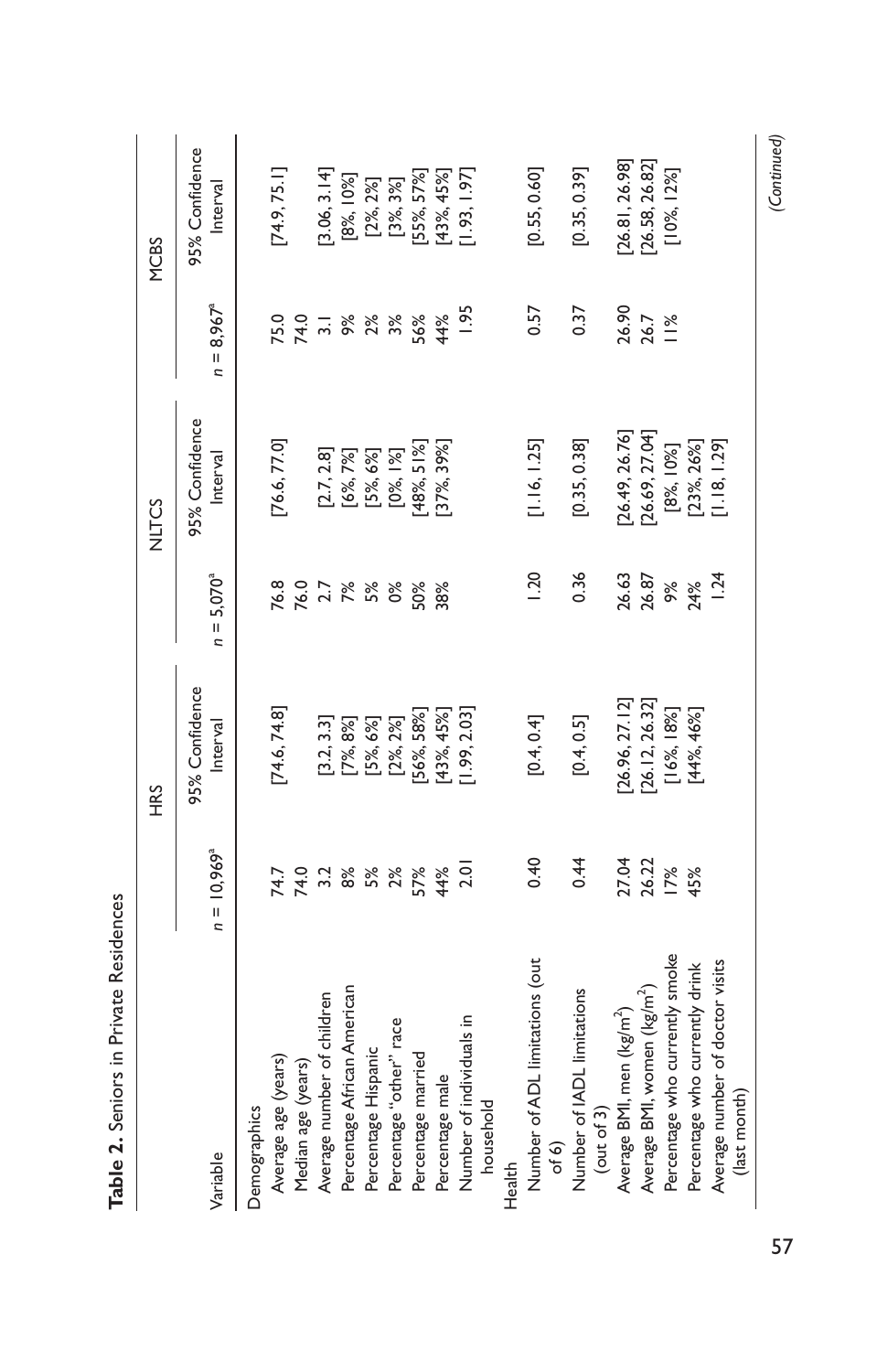|                                                       |                      | <b>SSH</b>                 |               | NLTCS                      |                     | <b>MCBS</b>                |
|-------------------------------------------------------|----------------------|----------------------------|---------------|----------------------------|---------------------|----------------------------|
| Variable                                              | $n = 10,969^a$       | 95% Confidence<br>Interval | $n = 5,070^a$ | 95% Confidence<br>Interval | $n = 8,967^{\circ}$ | 95% Confidence<br>Interval |
| Average number of doctor visits                       | 5.43                 | [5.23, 5.62]               |               |                            | 5.42                | [5.29, 5.55]               |
| Percentage with in-house help<br>(per year)<br>(paid) | 9%                   | [8%, 9%]                   |               |                            |                     |                            |
| Percentage with in-house help<br>(paid or unpaid)     |                      |                            |               |                            | 13%                 | $[12\%, 14\%]$             |
| Health insurance                                      |                      |                            |               |                            |                     |                            |
| Percentage with Medicare                              | 94%                  | $[94\%, 95\%]$             | 98%           | [98%, 98%]                 | 100%                |                            |
| Percentage with Medicaid                              | 8%                   | $[8\%, 9\%]$               |               | $[13\%, 15\%]$             | $\frac{1}{8}$       | $[10\%, 12\%]$             |
| Percentage with private health                        | 64%                  | 63%, 65%]                  | 14%<br>52%    | 51%, 53%]                  | 67%                 | [66%, 68%]                 |
| insurance                                             |                      |                            |               |                            |                     |                            |
| Percentage with LTCI                                  | 13%                  | [13%, 14%]                 | 9%            | $[8\%, 10\%]$              | 3%                  | [3%, 3%]                   |
| Income (percentage who have each                      |                      |                            |               |                            |                     |                            |
| source)                                               |                      |                            |               |                            |                     |                            |
| Annual earnings                                       | 18%                  | $[17\%, 19\%]$             |               |                            | 14%                 | [13%, 15%]                 |
| Social Security income                                | 93%                  | [92%, 93%]                 | 97%           | 96%, 97%]                  |                     |                            |
| SSI                                                   | 3%                   | [3%, 4%]                   | 5%            | $[4\%, 5\%]$               |                     |                            |
| Disability                                            |                      | [0%, 1%]                   |               |                            |                     |                            |
| Investment income                                     | $\frac{0.6\%}{71\%}$ | 70%, 72%]                  |               |                            |                     |                            |
| Pension income                                        |                      | $[41\%, 43\%]$             | 45%           | [43%, 46%]                 |                     |                            |
|                                                       |                      |                            |               |                            |                     | (Continued)                |

Table 2. (Continued) **Table 2. (Continued)**

58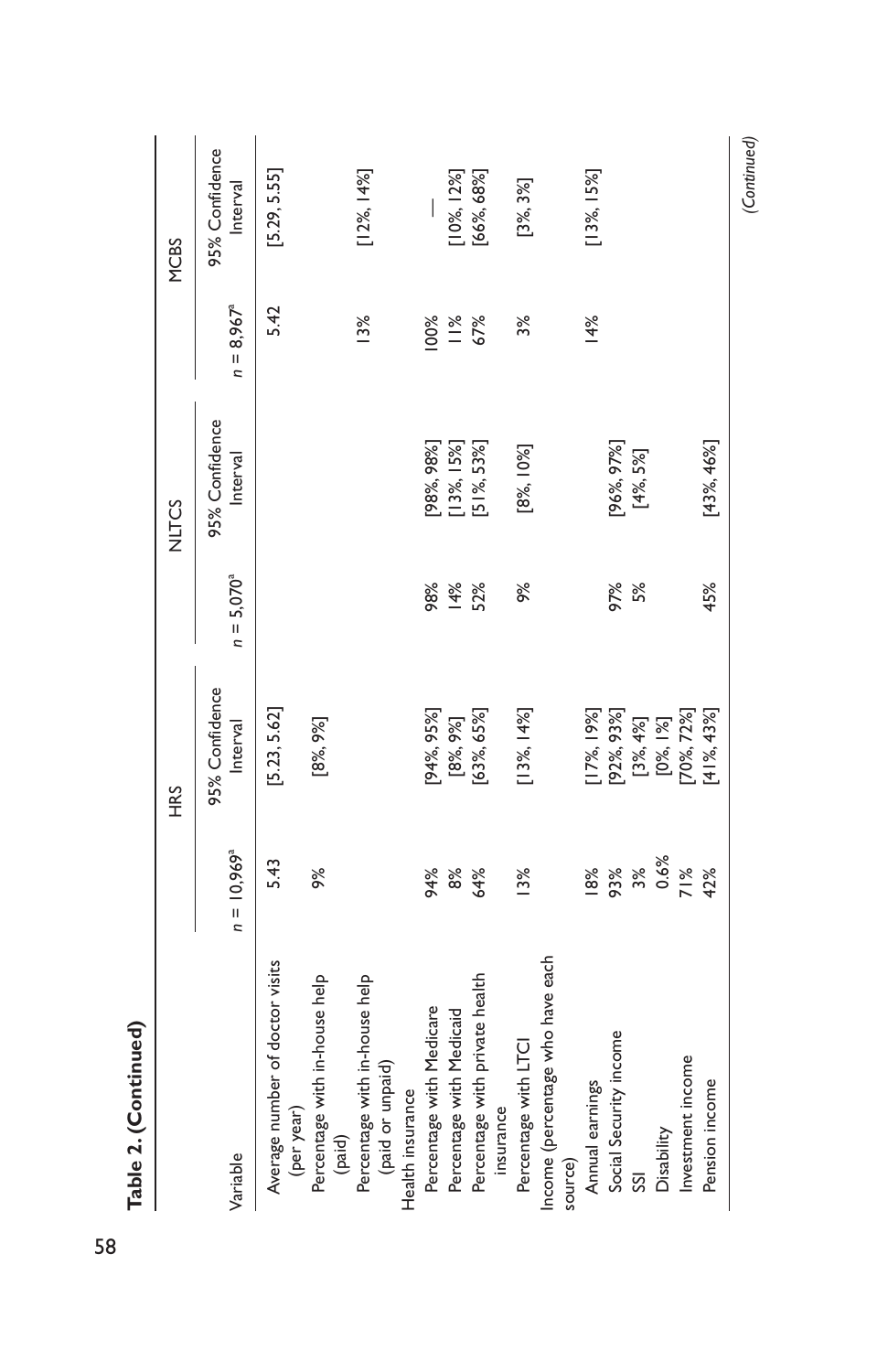|                                                                     |                | HRS                        |               | NLTCS                      |               | <b>MCBS</b>                |
|---------------------------------------------------------------------|----------------|----------------------------|---------------|----------------------------|---------------|----------------------------|
| Variable                                                            | $n = 10,969^a$ | 95% Confidence<br>Interval | $n = 5,070^a$ | 95% Confidence<br>Interval | $n = 8,967^a$ | 95% Confidence<br>Interval |
| individuals who receive each type)<br>Income (average amounts among |                |                            |               |                            |               |                            |
| Annual earnings                                                     | \$30,518       | \$28,446, \$32,589]        |               |                            |               |                            |
| Social Security income                                              | \$10,384       | \$10,287, \$10,481]        | \$9,893       | [\$9,766, \$10,019]        |               |                            |
| SSI                                                                 | \$65           | [4]                        | \$3,586       | [43,491,43,681]            |               |                            |
| Disability                                                          | \$10, 127      | [\$9,202, \$11,053]        |               |                            |               |                            |
| Investment income                                                   | \$15,648       | [\$14,634, \$16,663]       |               |                            |               |                            |
| Pension income                                                      | \$17,177       | \$14,954, \$19,401]        | \$11,803      | $[$ [\$  ,485, \$ 2, 2 ]   |               |                            |
| Total household income                                              | \$49,296       | \$47,649, \$50,943]        | \$30,731      | [429,958, \$31,504]        | \$31,508      | [\$30,348, \$32,668]       |
| Median total household income                                       | \$29,867       |                            | \$22,500      |                            | \$24,000      |                            |
| Assets                                                              |                |                            |               |                            |               |                            |
| Percentage who own home                                             | 79%            | [79%, 80%]                 | 75%           | [74%, 76%]                 |               |                            |
| Average value of primary home<br>if owned                           | \$189,465      | [479,435, \$199,494]       | \$192,845     | [\$180,006, \$205,684]     |               |                            |
| Average net worth                                                   | \$495,026      | [\$467,368, \$522,685]     |               |                            |               |                            |
| Median net worth                                                    | \$206,000      |                            |               |                            |               |                            |
| Debts                                                               |                |                            |               |                            |               |                            |
| Percentage who have mortgage<br>outstanding                         | 20%            | [19%, 21%]                 | 22%           | $[21\%, 23\%]$             |               |                            |
| Average mortgage balance<br>among holders                           | \$85,224       | [499, 499, 498, 949]       | \$65,986      | [\$64,144, \$67,827]       |               |                            |
|                                                                     |                |                            |               |                            |               |                            |

**Table 2. (Continued)**

Table 2. (Continued)

59

*(Continued)*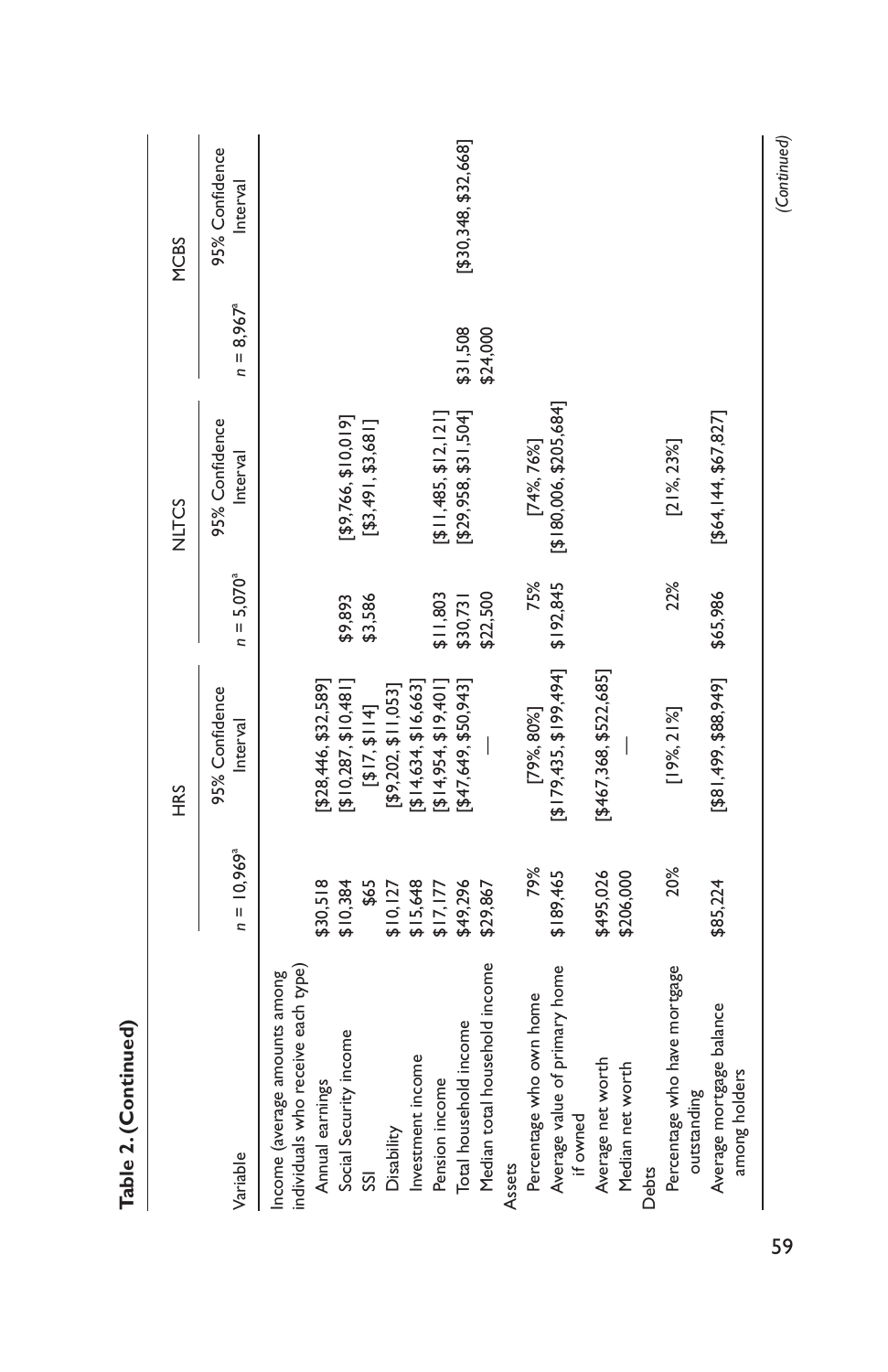|                                                   |                  | HRS                        |               | NLTCS                      |               | <b>MCBS</b>                |
|---------------------------------------------------|------------------|----------------------------|---------------|----------------------------|---------------|----------------------------|
| Variable                                          | $n = 10.969^{a}$ | 95% Confidence<br>Interval | $n = 5,070^a$ | 95% Confidence<br>Interval | $n = 8.967^a$ | 95% Confidence<br>Interval |
| Percentage with debt<br>outstanding               | 21%              | 20%, 21%]                  |               |                            |               |                            |
| Average debt among debt<br>holders                | \$11,306         | [\$9,532, \$13,081]        |               |                            |               |                            |
| Financial assistance                              |                  |                            |               |                            |               |                            |
| Percentage who get help from<br>children          | 5.09%            | $[4.68\%, 5.50\%]$         |               |                            |               |                            |
| Annual average among recipients                   | \$3,809          | [43,317,44,301]            |               |                            |               |                            |
| Percentage who get help from<br>friends/relatives | 1.90%            | $[1.64\%, 2.15\%]$         |               |                            |               |                            |
| Annual average among recipients                   | \$5,529          | [\$5,525, \$55,532]        |               |                            |               |                            |
| Percentage who get help from<br>parents           | 0.40%            | $[0.28\%, 0.52\%]$         |               |                            |               |                            |
| Annual average among recipients                   | \$6,672          | [\$3,405, \$9,938]         |               |                            |               |                            |
|                                                   |                  |                            |               |                            |               |                            |

Source: Authors' calculations from the 2004 HRS, NLTCS, and MCBS. Source: Authors' calculations from the 2004 HRS, NLTCS, and MCBS.  $\overline{\phantom{a}}$ 

Note:ADL = activity of daily living: BMI = body mass index: HRS = Health and Retirement Study: IADL = instrumental activity of daily living: LTCI =<br>Iong-term care insurance: MCBS = Medicare Current Beneficiary Survey; NLTC Note: ADL = activity of daily living; BMI = body mass index; HRS = Health and Retirement Study; IADL = instrumental activity of daily living; LTCI = long-term care insurance; MCBS = Medicare Current Beneficiary Survey; NLTCS = National Long-Term Care Survey; SSI = Supplemental Security Income.

a. Unweighted. a. Unweighted.

60

**Table 2. (Continued)**

Table 2. (Continued)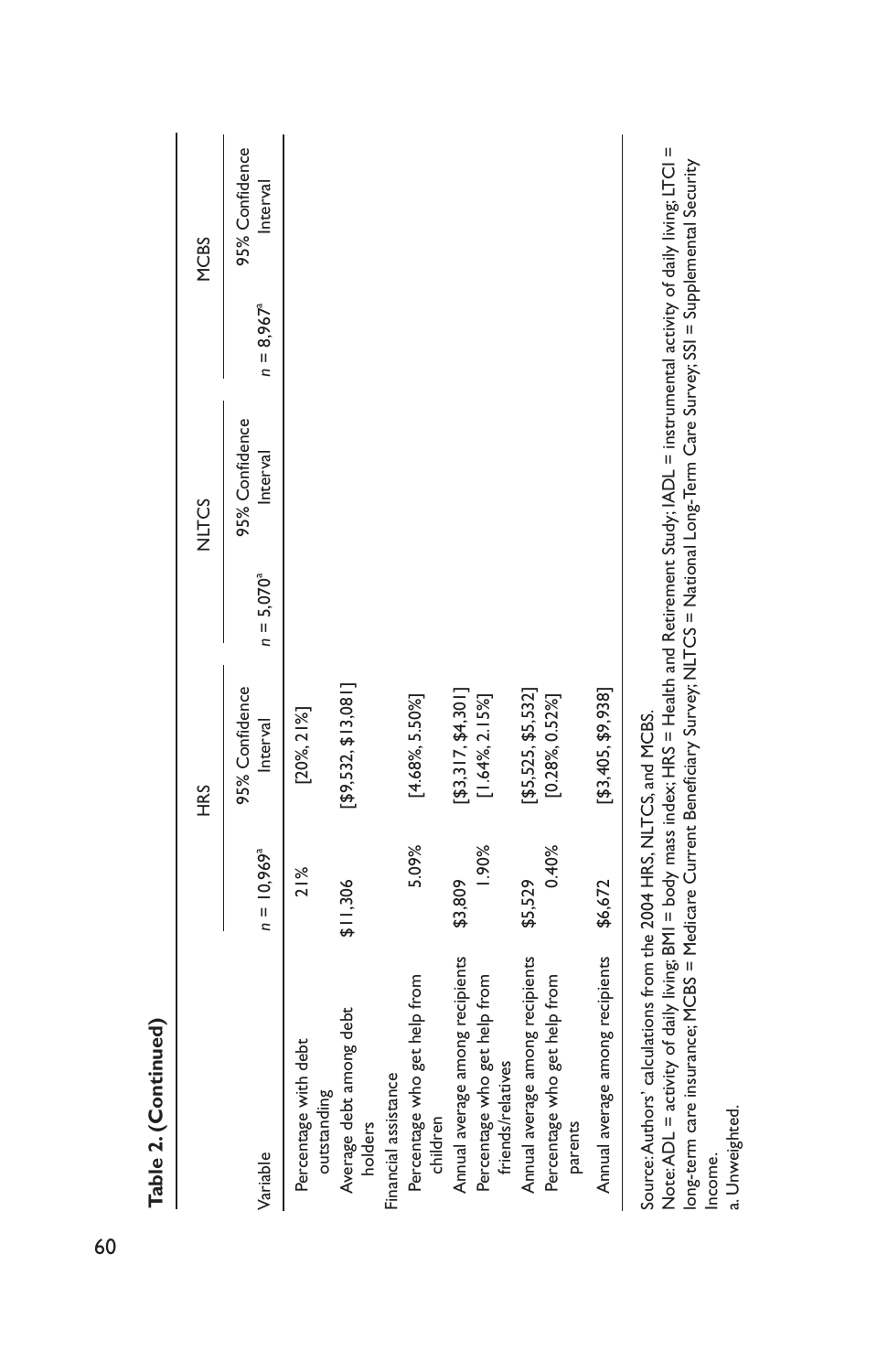average \$30,000 per year. Almost everyone is collecting Social Security income, averaging around \$10,000 per year in benefits. About two thirds are receiving investment income, averaging over \$15,000, and between 40% and 45% are receiving pension income. The median of total household income is between \$24,000 and \$30,000, while the mean total household income is between \$30,000 and \$50,000.

Although the asset information is more limited, 80% of seniors in private residences still own houses, even at advanced ages, worth just under \$200,000 on average. Twenty percent of these homeowners are still carrying mortgages. Still, after accounting for debt, mean net worth excluding defined benefit pension and social security wealth is quite high, almost \$500,000. Median net worth is \$206,000. Very few people are getting financial help from outside the household, and even those who do get help report relatively small amounts received. This suggests that private residence dwellers are largely financially independent.

### *ILCs*

Of the three types of care communities, ILCs offer the least number of services, and thus ILC residents would be expected to most resemble those living in private residences.

The first thing to note in Table 3 is the small sample size. Because these surveys are not targeted by the type of residence, the number of individuals living in these specialized communities is quite limited, with just about 100 observations each in the HRS and the NLTCS. The MCBS has only 12 observations, and thus we do not report information from that survey for this category.

As with individuals living in private residences, the NLTCS sample living in ILCs has more health limitations ( $p < .001$ ) and sees physicians more than the HRS sample  $(p < .001)$ . In addition, the age  $(p < .001)$ , gender  $(p = .014)$ , marital status composition ( $p < .001$ ), and health characteristics, other than doctor visits, of those living in ILCs are significantly different from those living in the private community (*p* values range from .018 for drinking to <.001 for ADL and IADL limitations).

The composition of income for those living in ILCs is similar to those who live in private residences, with the exception of earnings. Almost everyone in an ILC has dropped out of the labor force. Although average pension income is slightly higher ( $p = .612$ ) than that of private residence dwellers, it is not enough to compensate for the lack of earnings and lower investment income, so that ILC residents have lower median and average total household income than community dwellers  $(p = .022)$ .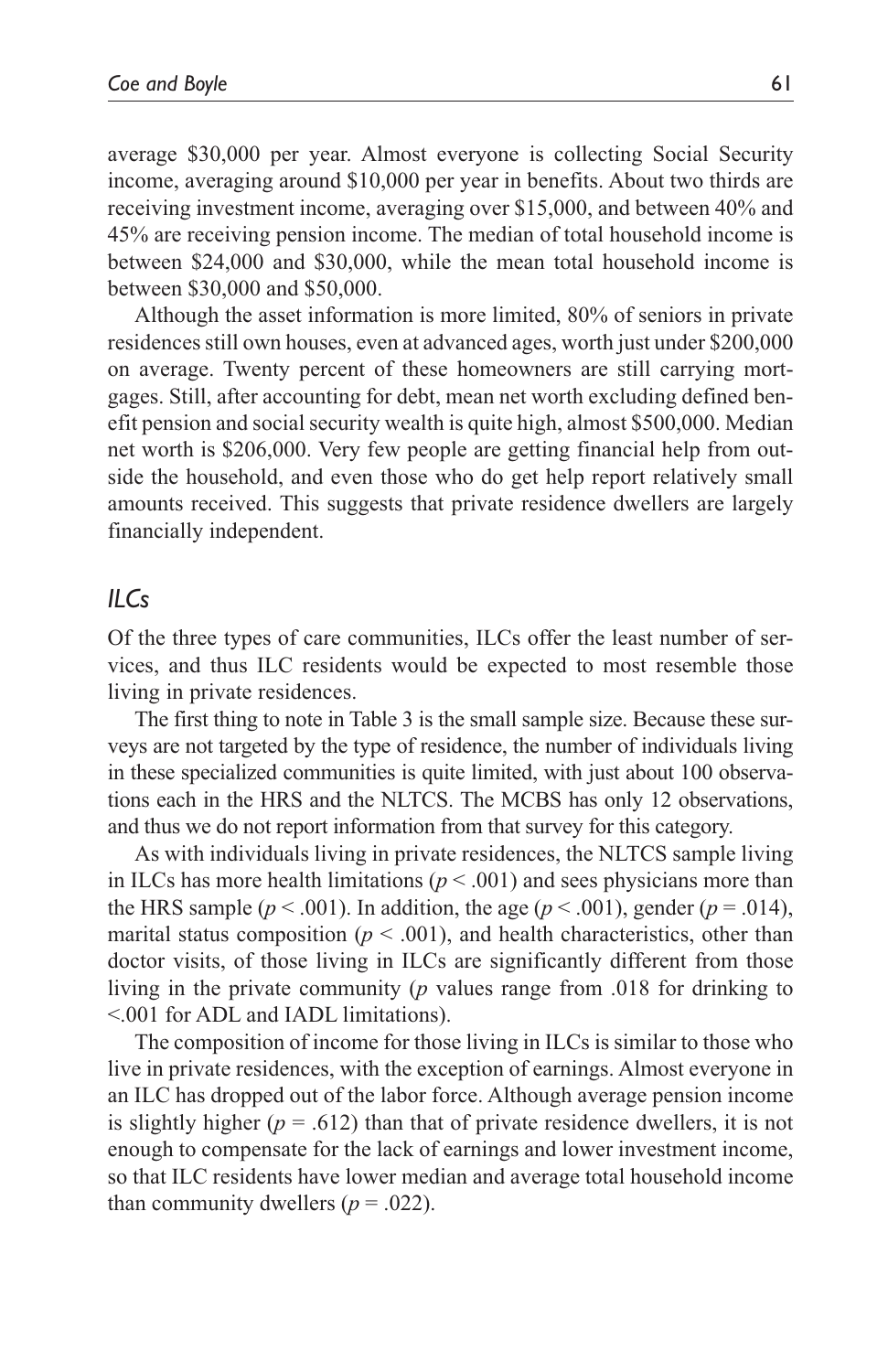|                                                |                  | HRS                     |             | <b>NLTCS</b>               |
|------------------------------------------------|------------------|-------------------------|-------------|----------------------------|
| Variable                                       | $n = 10,969^{a}$ | 95% Confidence Interval | $n = 102^a$ | 95% Confidence<br>Interval |
| Demographics                                   |                  |                         |             |                            |
| Average age (years)                            | 81.35            | [81.23, 81.48]          | 82.5        | [80.9, 84.2]               |
| Median age (years)                             | 83.00            |                         | 84.0        |                            |
| Average number of children                     | 3.13             | [3.09, 3.18]            | $\vec{r}$   | [1.2, 1.7]                 |
| Percentage African American                    | 8.15%            | $[7.64\%, 8.67\%]$      | 2%          | $[0\%, 5\%]$               |
| Percentage Hispanic                            | 5.69%            | $[5.26\%, 6.13\%]$      | $\delta$    |                            |
| Percentage "other" race                        | 3.20%            | $[2.87\%, 3.53\%]$      | ò§          |                            |
| Percentage married                             | 23.06%           | $[22.27\%, 23.86\%]$    | 12%         | [6%, 19%]                  |
| Percentage male                                | 29.20%           | 28.34%, 30.05%]         | 27%         | $[18\%, 36\%]$             |
| Number of individuals in household             | 1.33             | [1.32, 1.34]            |             |                            |
| Health                                         |                  |                         |             |                            |
| Number of ADL limitations (out of 6)           | 0.66             | [0.63, 0.68]            | 2.44        | [2.13, 2.75]               |
| Number of IADL limitations (out of 3)          | 0.75             | [0.73, 0.76]            | 0.77        | [0.59, 0.95]               |
| Average BMI, men (kg/m <sup>2</sup> )          | 25.18            | [25.12, 25.25]          | 28.39       | [27.26, 29.51]             |
| Average BMI, women (kg/m <sup>2</sup> )        | 26.02            | [25.91, 26.12]          | 25.40       | [24.42, 26.38]             |
| Percentage who currently smoke                 | 10%              | [9%, 10%]               | 4%          | $[0\%, 7\%]$               |
| Percentage who currently drink                 | 32%              | $[31\%, 33\%]$          | 16%         | [9%, 23%]                  |
| Average number of doctor visits (last month)   |                  |                         | 1.29        | [0.89, 1.68]               |
| Average number of doctor visits (per year)     | 5.72             | [5.60, 5.83]            |             |                            |
| Percentage with in-house help (paid)           | 15.49%           | $[14.81\%, 16.17\%]$    |             |                            |
| Percentage with in-house help (paid or unpaid) |                  |                         |             |                            |

*(Continued)*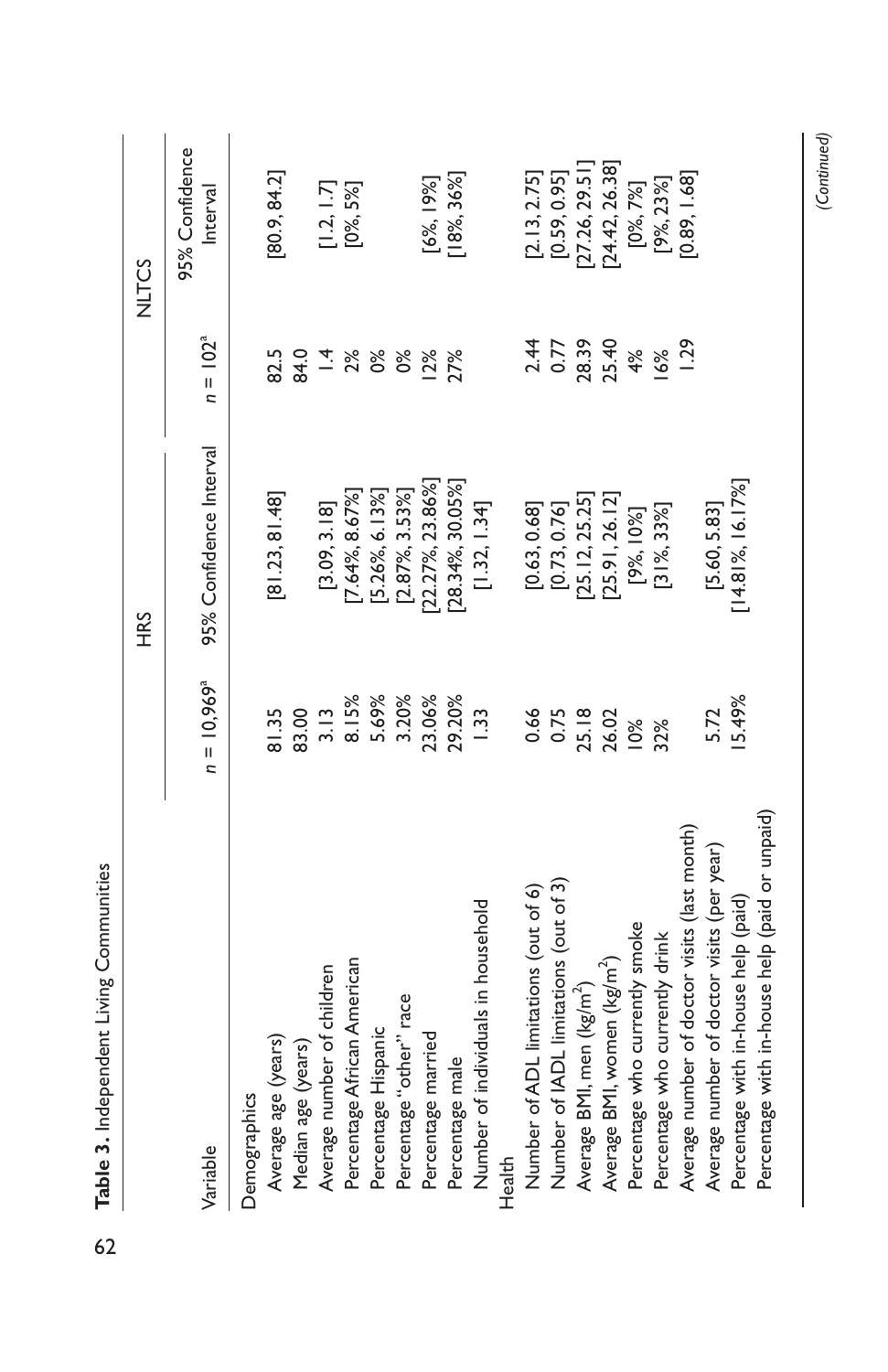|                                          |                  | HRS                     |               | NLTCS                      |
|------------------------------------------|------------------|-------------------------|---------------|----------------------------|
| Variable                                 | $n = 10,969^{a}$ | 95% Confidence Interval | $n = 102^{a}$ | 95% Confidence<br>Interval |
| Health insurance                         |                  |                         |               |                            |
| Percentage with Medicare                 | 99%              | 98%, 99%                | 00%           | 99%, 100%]                 |
| Percentage with Medicaid                 | 17%              | $[16\%, 18\%]$          | 24%           | [15%, 32%]                 |
| Percentage with private health insurance | 55%              | 54%, 56%]               | 43%           | $[33\%, 53\%]$             |
| Percentage with LTCI                     | 14%              | [13%, 14%]              | 9%            | $[4\%, 15\%]$              |
| Income (percentage who have)             |                  |                         |               |                            |
| Annual earnings                          | $3\%$            | $[2\%, 3\%]$            |               |                            |
| Social Security income                   | 95%              | [95%, 96%]              | 98%           | [95%, 100%]                |
| S                                        | 12%              | $[11\%, 13\%]$          | 8%            | $[2\%, 13\%]$              |
| Disability                               | $\delta$         |                         |               |                            |
| Investment income                        | 68%              | $[67\%, 68\%]$          |               |                            |
| Pension income                           | 42%              | $[41\%, 43\%]$          | 38%           | [29%, 48%]                 |
| Income (average amounts of receivers)    |                  |                         |               |                            |
| Annual earnings                          | \$3,862          | \$3,838, \$3,887]       |               |                            |
| Social Security income                   | \$10,052         | [49,950, \$10,154]      | \$9,603       | [48, 842, 410, 364]        |
| ပ္တ                                      | \$3,650          | [\$3,604, \$3,696]      | \$2,125       | [\$0,\$4,979]              |
| Disability                               |                  |                         |               |                            |
| Investment income                        | \$5,645          | [\$5,419, \$5,872]      |               |                            |
| Pension income                           | \$33,815         | [430,814,436,815]       | \$12,854      | [\$9,657, \$16,051]        |
| Average total household income           | \$33,236         | \$31,952, \$34,521]     | \$22,478      | [\$17,082, \$27,873]       |
| Median total household income            | \$18,144         |                         | \$13,500      |                            |
|                                          |                  |                         |               | (Continued)                |

**Table 3. (Continued)**

Table 3. (Continued)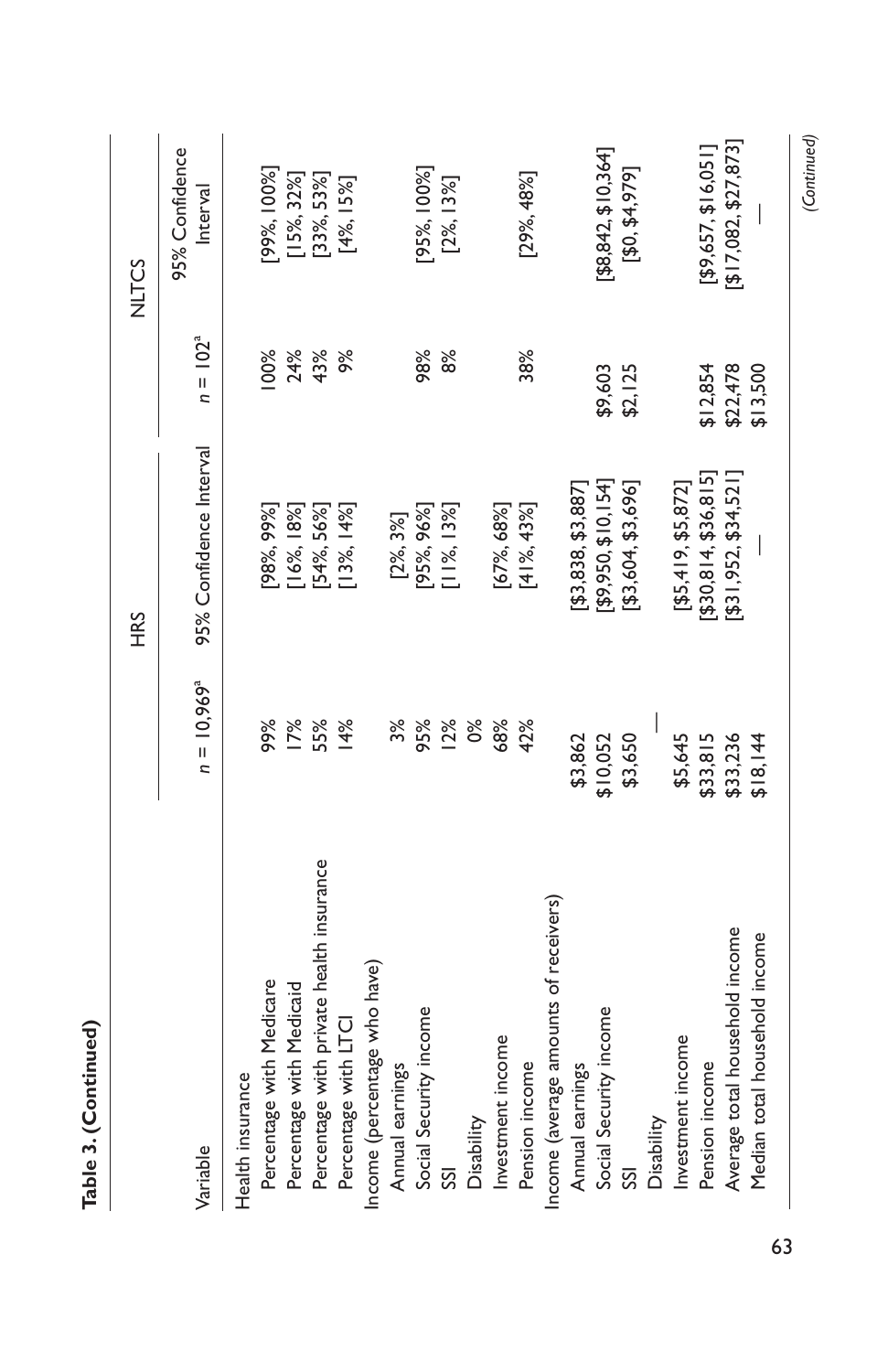|                                                                                                                                                                                                                                                                                                                                                                                                                               |                                                                                                           | HRS                                                                                                        |                     | <b>NLTCS</b>                                    |
|-------------------------------------------------------------------------------------------------------------------------------------------------------------------------------------------------------------------------------------------------------------------------------------------------------------------------------------------------------------------------------------------------------------------------------|-----------------------------------------------------------------------------------------------------------|------------------------------------------------------------------------------------------------------------|---------------------|-------------------------------------------------|
| Variable                                                                                                                                                                                                                                                                                                                                                                                                                      | $n = 10,969^{a}$                                                                                          | 95% Confidence Interval                                                                                    | $n = 102^{a}$       | 95% Confidence<br>Interval                      |
| Percentage who own home<br>Assets                                                                                                                                                                                                                                                                                                                                                                                             | 0.00%                                                                                                     |                                                                                                            | 12.76%              | $[6.17\%, 19.34\%]$                             |
| Average value of primary home if owned<br>Average net worth<br>Median net worth<br>Debts                                                                                                                                                                                                                                                                                                                                      | \$173,102<br>\$50,000                                                                                     | [\$168,351, \$177,853]                                                                                     |                     |                                                 |
| Percentage who get help from friends/relatives<br>Percentage who have mortgage outstanding<br>Average mortgage balance among holders<br>Percentage who get help from children<br>Percentage who get help from parents<br>Average debt among debt holders<br>Percentage with debt outstanding<br>Annual average among recipients<br>Annual average among recipients<br>Annual average among recipients<br>Financial assistance | 6.54%<br>0.00%<br>4.76%<br>0.72%<br>0.00%<br>$\overline{\phantom{a}}$<br>I<br>\$3,055<br>\$500<br>\$4,737 | [\$4,360, \$5,114]<br>[\$2,734, \$3,375]<br>$[0.56\%, 0.88\%]$<br>$[6.08\%, 7.01\%]$<br>$[4.36\%, 5.17\%]$ | 15.99%<br>\$430,732 | [\$422, 102, \$439, 361]<br>$[8.44\%, 23.54\%]$ |

Source: Authors' calculations from the 2004 HRS and NLTCS.

Source:Authors' calculations from the 2004 HRS and NLTCS.<br>Note:ADL = activity of daily living: BMI = body mass index: HRS = Health and Retirement Study; IADL = instrumental activity of daily living: LTCI = Note: ADL = activity of daily living; BMI = body mass index; HRS = Health and Retirement Study; IADL = instrumental activity of daily living; LTCI = long-term care insurance; NLTCS = National Long-Term Care Survey; SSI = Supplemental Security Income. long-term care insurance; NLTCS = National Long-Term Care Survey; SSI = Supplemental Security Income. a. Unweighted. a. Unweighted.

64

**Table 3. (Continued)**

Table 3. (Continued)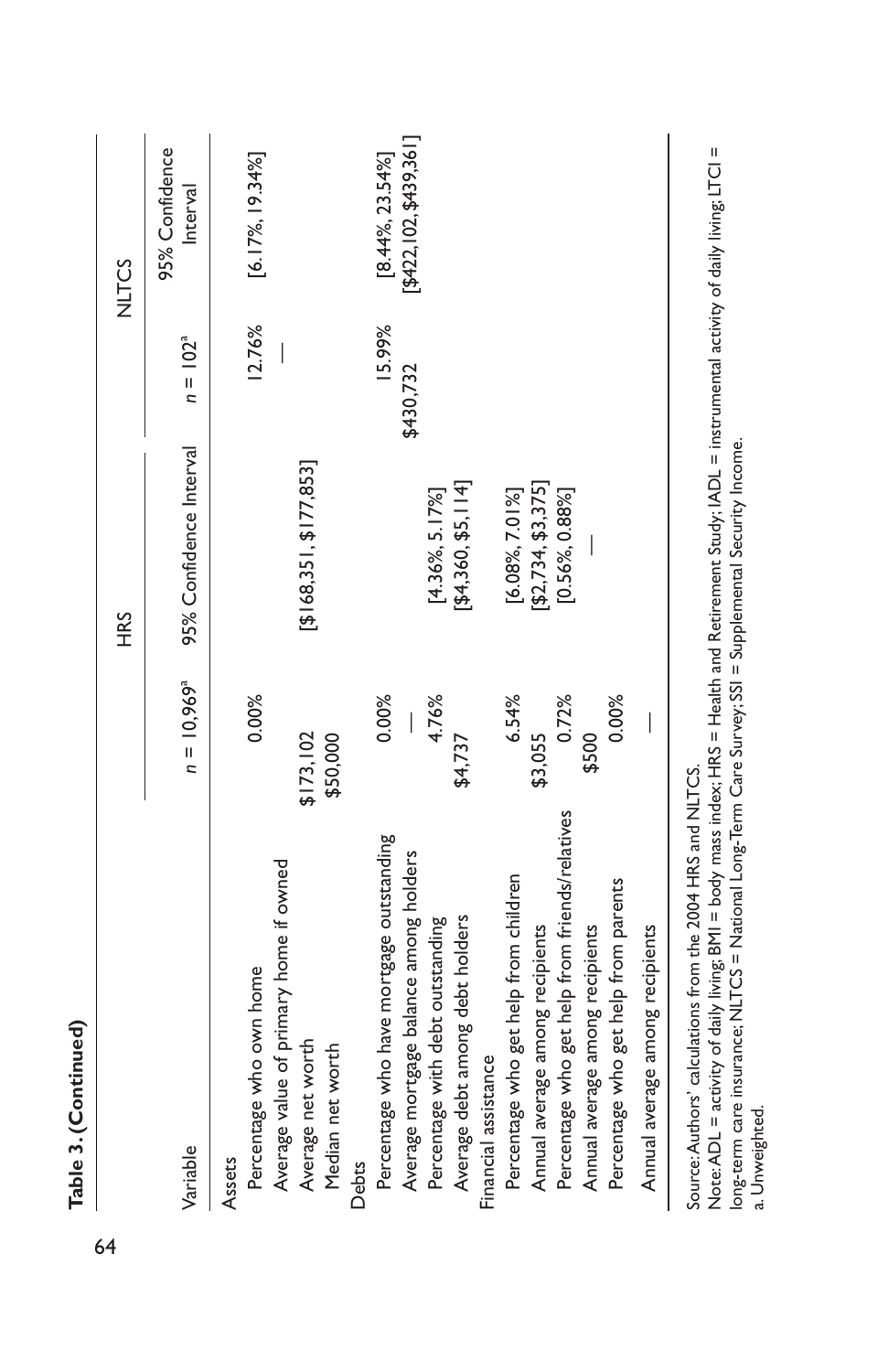About one eighth of the ILC residents own homes, which is not surprising considering that ILCs are usually rented units. Although no one states that they paid the majority of the admission fees, the ILC residents report much lower wealth (almost \$175,000) than those living in the private community (*p* < .001). Along with this lower wealth, a slightly higher percentage of households report receiving financial help from their children ( $p = .184$ ), although the average amount received is virtually the same. Because of the crosssectional nature of the data set, it is unclear whether these individuals were also lower wealth when they lived in private residences, or if the proceeds from the sale of a house went to the institution or other individuals. The small sample sizes prevent us from examining this question in these data sets.

### *ALRs*

As can be seen in Table 4, in two of the three surveys, the sample size for ALRs is also quite small, with approximately 70 residents in each. The sample size of 11 is simply too small to use the HRS, leaving only the NLTCS and the MCBS.

The NLTCS is the only data set for which it is possible to directly compare ALR and ILC residents. The age ( $p = .701$ ), gender ( $p = .103$ ), and marital status ( $p = .216$ ) profile of ALR residents is similar to that of ILC residents. However, ALR residents are sicker on average, with more ADLs limitations  $(p \le 0.001)$ . The sicker population is not surprising, given that the level of services in ALRs is higher than in ILCs. The lack of demographic differences suggests little to no difference in the population served.

Almost everyone relies on Social Security and pension income, with only 9% getting additional Supplemental Security Income payments and only 4% working for pay. The median and average incomes of ALR residents are very similar to those of ILC residents, as well as the sources of income, with the exception of pensions. According to the NLTCS, 93% of ALR residents have pension income, whereas only 38% of ILC residents enjoy pension income (*p* < .001). This suggests a true underlying difference in the populations served between ILCs and ALRs, despite the demographic similarities.

## *CCRCs*

CCRCs offer a continuum of care options and potentially the highest level of service among the three long-term care living facilities. The residents of these communities are the sickest as measured by ADL and IADL limitations, as can be seen in Table 5. They also tend to be single and female. This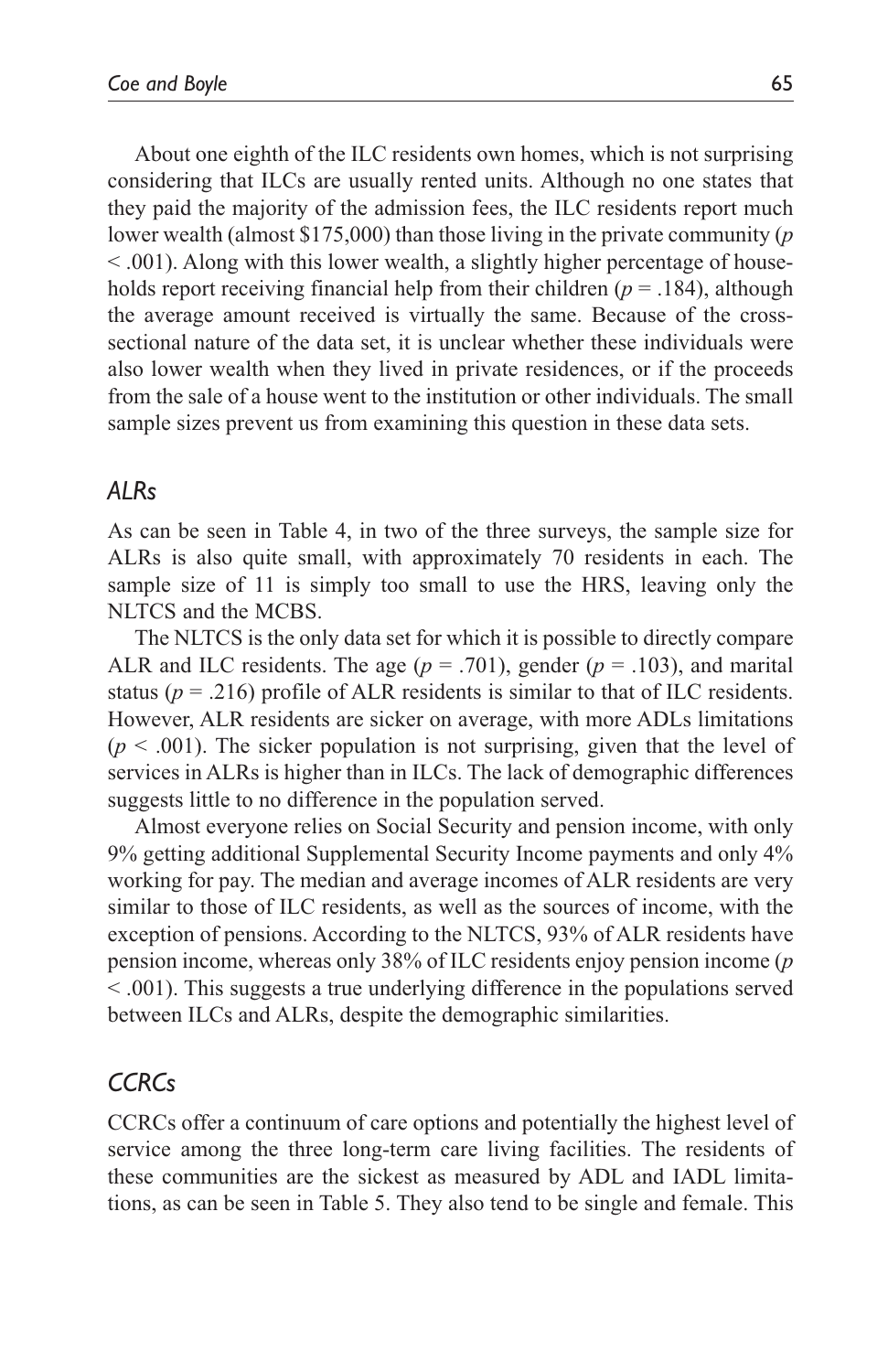|                                              |                        | NLTCS                      |                         | <b>MCBS</b>                |
|----------------------------------------------|------------------------|----------------------------|-------------------------|----------------------------|
| Variable                                     | $n = 10,969^{\circ}$   | 95% Confidence<br>Interval | $n = 66^{a}$            | 95% Confidence<br>Interval |
| Demographics                                 |                        |                            |                         |                            |
| Average age (years)                          | 83.0                   | [82.9, 83.2]               | 84.9                    | [83.1, 86.7]               |
| Median age (years)                           | 83.0                   |                            | 85.0                    |                            |
| Average number of children                   | $\frac{\infty}{\cdot}$ | [1.8, 1.9]                 | $\overline{N}$          | [1.6, 2.6]                 |
| Percentage African American                  | $\delta$               |                            |                         |                            |
| Percentage Hispanic                          | $\delta$               |                            | 8 % 8                   | $[0\%, 7\%]$               |
| Percentage "other" race                      | 3%                     | [3%, 3%]                   |                         |                            |
| Percentage married                           | 9%                     | [19%, 20%]                 |                         | $11\%, 31\%$               |
| Percentage male                              | 7%                     | $[16\%, 17\%]$             | $\frac{218}{23}$<br>23% | [13%, 33%]                 |
| Number of individuals in household           |                        |                            |                         |                            |
| Health                                       |                        |                            |                         |                            |
| Number of ADL limitations (out of 6)         | 3.81                   | [3.79, 3.84]               | $\overline{5}$          | [1.44, 2.38]               |
| Number of IADL limitations (out of 3)        | 0.35                   | [0.34, 0.36]               | $-1.40$                 | [1.13, 1.67]               |
| Average BMI, men (kg/m <sup>2</sup> )        | 26.02<br>25.54         | [25.94, 26.09]             | 24.00<br>23.85          | [22.90, 25.10]             |
| Average BMI, women (kg/m <sup>2</sup> )      |                        | 25.44, 25.64]              |                         | [22.51, 25.19]             |
| Percentage who currently smoke               | 13%                    | [13%, 14%]                 | 6%                      | $[0\%, 12\%]$              |
| Percentage who currently drink               | $\frac{8}{1}$          | $[11\%, 12\%]$             |                         |                            |
| Average number of doctor visits (last month) | $\frac{0}{2}$          | [1.25, 1.35]               |                         |                            |
| Average number of doctor visits (per year)   |                        |                            | 6.03                    | [4.51, 7.55]               |
| Percentage with in-house help (paid)         |                        |                            |                         |                            |
| Percent with in-house help (paid or unpaid)  |                        |                            | 39.8%                   | $[27.8\%, 51.8\%]$         |

S Table 4. Assisted Living Residents

*(Continued)*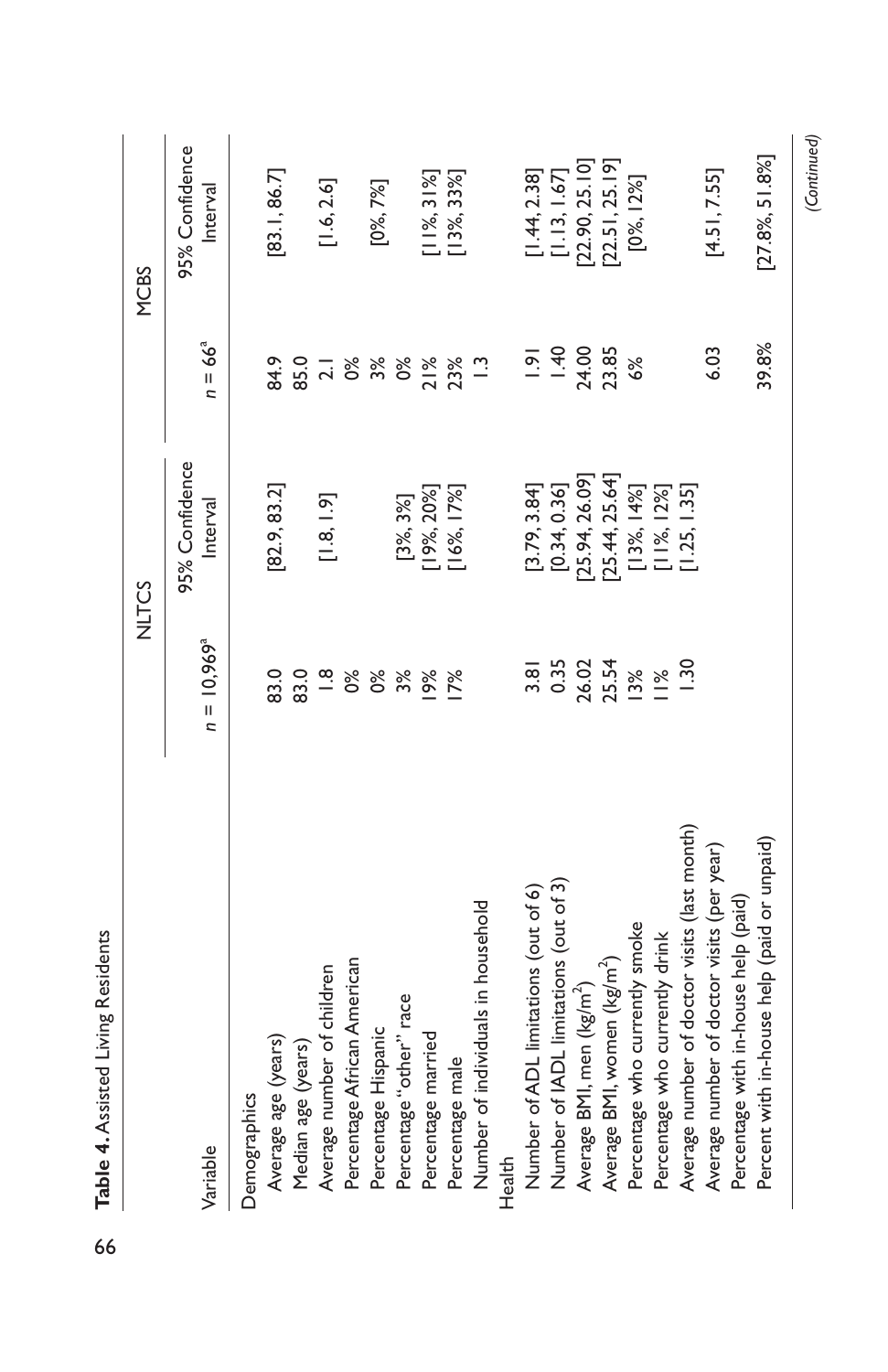|                                          |                   | NLTCS                                  |              | <b>MCBS</b>                                      |
|------------------------------------------|-------------------|----------------------------------------|--------------|--------------------------------------------------|
| Variable                                 | $n = 10,969^a$    | 95% Confidence<br>Interval             | $n = 66^{a}$ | 95% Confidence<br>Interval                       |
| Health insurance                         |                   |                                        |              |                                                  |
| Percentage with Medicare                 | 97%               | [97%, 97%]                             | 100%         |                                                  |
| Percentage with Medicaid                 |                   |                                        | 15%          |                                                  |
| Percentage with private health insurance | 29%<br>50%<br>22% |                                        | 59%          |                                                  |
| Percentage with LTCI                     |                   | [28%, 30%]<br>[49%, 51%]<br>[21%, 22%] | 5%           | $[6\%, 24\%]$<br>$[47\%, 71\%]$<br>$[0\%, 10\%]$ |
| Income (percentage who have)             |                   |                                        |              |                                                  |
| Annual earnings                          |                   |                                        | 4%           | [0%, 9%]                                         |
| Social Security income                   | 99%               | [99%, 99%]                             |              |                                                  |
| SS                                       | 9%                | $[9\%, 10\%]$                          |              |                                                  |
| Disability                               |                   |                                        |              |                                                  |
| Investment income                        |                   |                                        |              |                                                  |
| Pension income                           | 93%               | [92%, 93%]                             |              |                                                  |
| Income (average amounts of receivers)    |                   |                                        |              |                                                  |
| Annual earnings                          |                   |                                        |              |                                                  |
| Social Security income                   | \$9,918           | [\$9,785, \$10,050]                    |              |                                                  |
| SSI                                      | \$2,470           | [\$2,465, \$2,475]                     |              |                                                  |
| Disability                               |                   |                                        |              |                                                  |
| Investment income                        |                   |                                        |              |                                                  |
| Pension income                           | \$12,440          | [\$12,143, \$12,736]                   |              |                                                  |
| Total household income                   | \$22,903          | [\$22,433, \$23,373]                   | \$33,237     | [\$20,976, \$45,497]                             |
| Median household income                  | \$13,500          |                                        | \$21,600     |                                                  |
|                                          |                   |                                        |              | (Continued)                                      |

**Table 4. (Continued)**

Table 4. (Continued)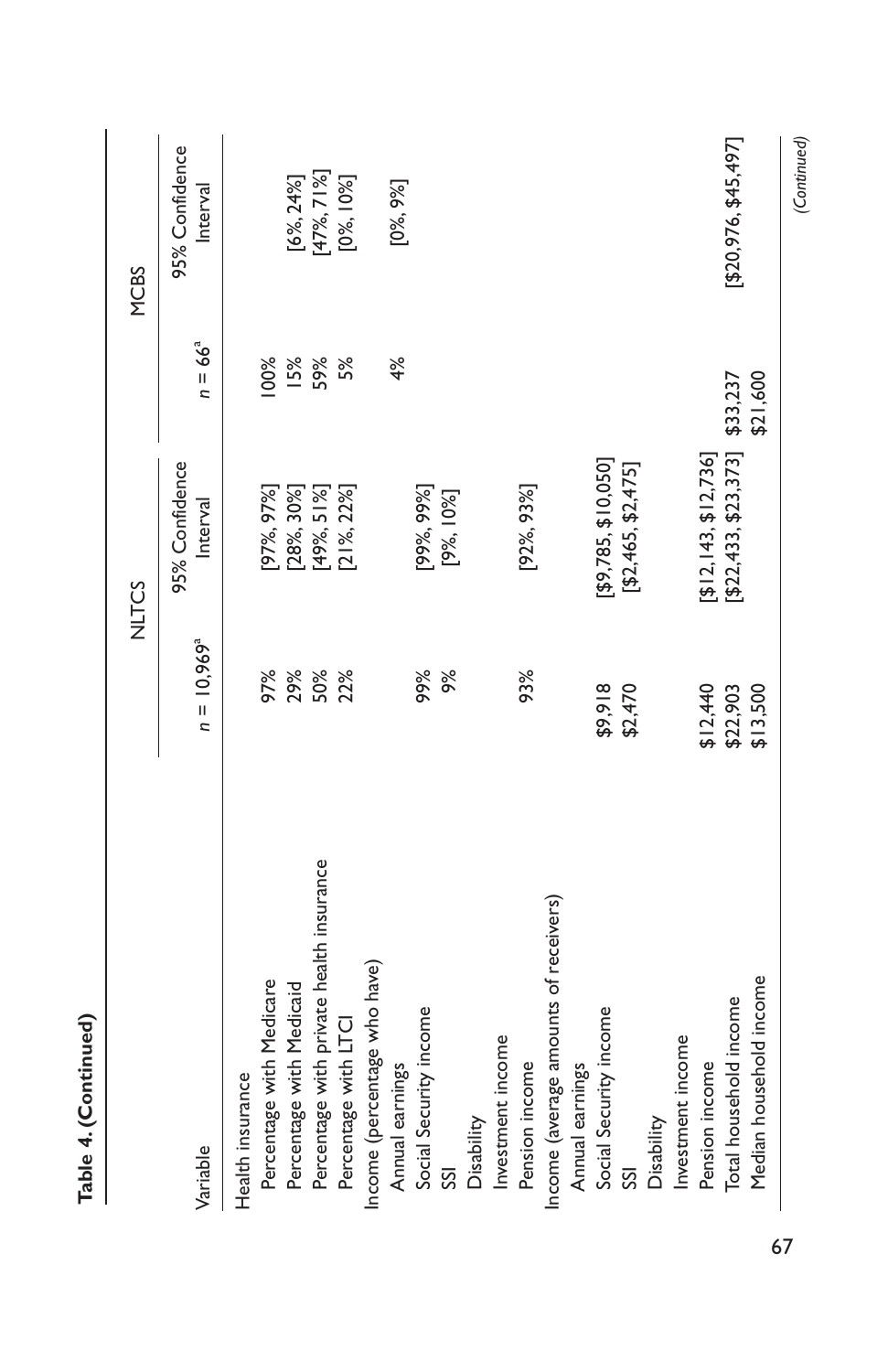|                                                                            |                          | NLTCS                      |              | <b>MCBS</b>                |
|----------------------------------------------------------------------------|--------------------------|----------------------------|--------------|----------------------------|
| Variable                                                                   | $n = 10,969^{a}$         | 95% Confidence<br>Interval | $n = 66^{a}$ | 95% Confidence<br>Interval |
| Assets                                                                     |                          |                            |              |                            |
| Average value of primary home if owned<br>Percentage who own home          | 5.76%<br>\$35,000        | [5.32%, 6.20%]<br>I        |              |                            |
| Average net worth<br>Median net worth                                      |                          |                            |              |                            |
| Debts                                                                      |                          |                            |              |                            |
| Percentage who have mortgage outstanding                                   | 0.00%                    |                            |              |                            |
| Average mortgage balance among holders<br>Percentage with debt outstanding | $\overline{\phantom{a}}$ |                            |              |                            |
| Average debt among debt-holders                                            |                          |                            |              |                            |
| Source: Authors' calculations from the 2004 NLTCS and MCBS.                |                          |                            |              |                            |

Table 4. (Continued) **Table 4. (Continued)**

Note:ADL = activity of daily living; BMI = body mass index;IADL = instrumental activity of daily living; LTCI = long-term care insurance; MCBS =<br>Medicare Current Beneficiary Survey; NLTCS = National Long-Term Care Survey; Note: ADL = activity of daily living; BMI = body mass index; IADL = instrumental activity of daily living; LTCI = long-term care insurance; MCBS = Medicare Current Beneficiary Survey; NLTCS = National Long-Term Care Survey; SSI = Supplemental Security Income. a. Unweighted. a. Unweighted.

68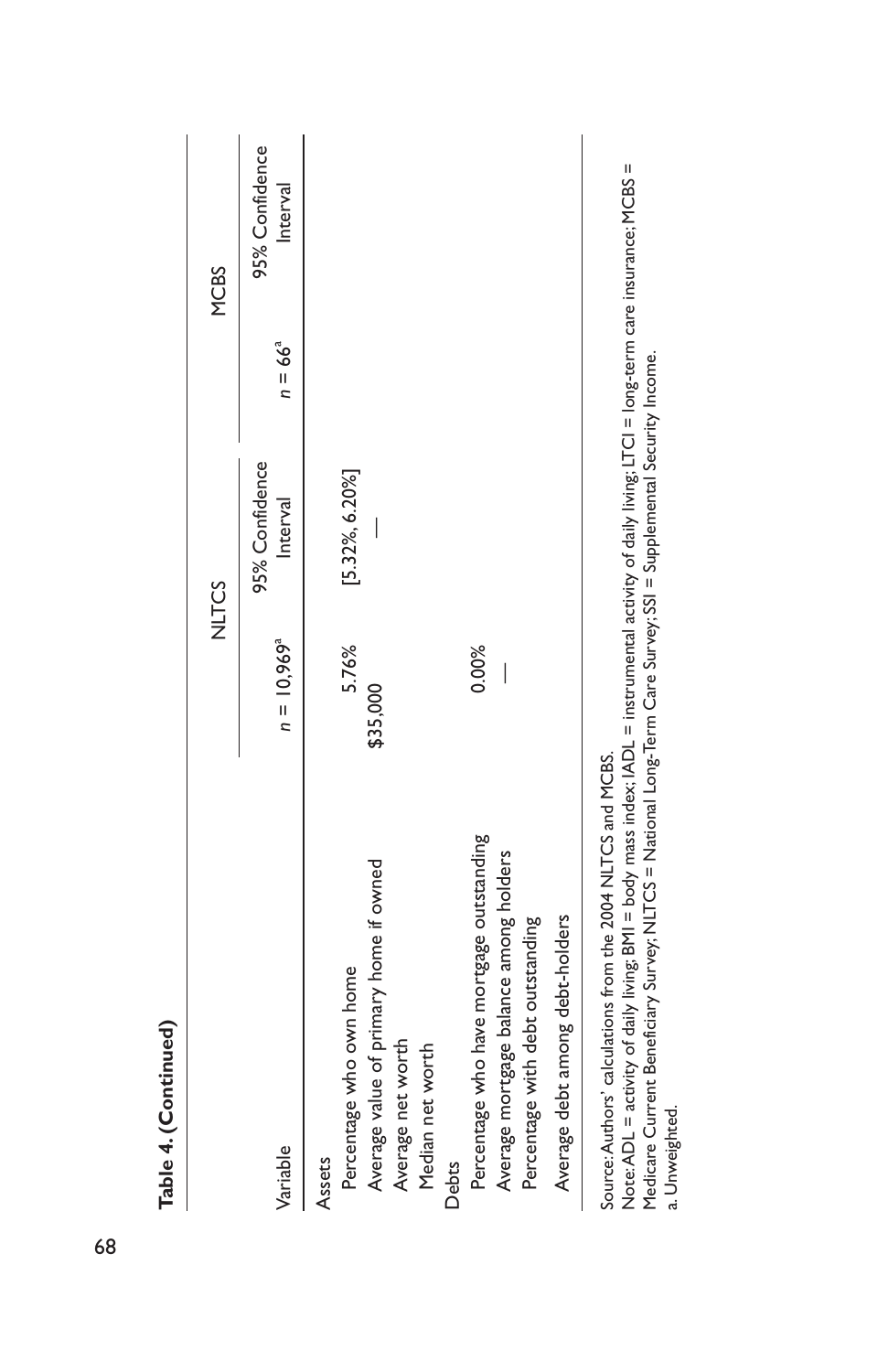| ć                                       |                  |                            |                          |                            |                |                            |
|-----------------------------------------|------------------|----------------------------|--------------------------|----------------------------|----------------|----------------------------|
|                                         |                  | HRS                        |                          | CS<br>NLTCS                |                | <b>MCBS</b>                |
| Variable                                | $n = 10,969^a$   | 95% Confidence<br>Interval | $n = 143^a$              | 95% Confidence<br>Interval | $n = 170^{a}$  | 95% Confidence<br>Interval |
| Demographics                            |                  |                            |                          |                            |                |                            |
| Average age (years)                     | 82.12            | [82.0, 82.3]               | 83.9                     | [82.8, 85.0]               | 84.7           | [83.6, 85.8]               |
| Median age (years)                      | 83.00            |                            | 84.0                     |                            | 85.0           |                            |
| Average number of children              | 2.35             | [2.3, 2.4]                 | $\overline{2}$           | [1.8, 2.4]                 | 2.06           | [1.8, 2.3]                 |
| Percentage African American             | $\%$             |                            | 5%                       | $[1\%, 8\%]$               |                | [5%, 13%]                  |
| Percentage Hispanic                     | 0%               |                            | 2%                       | [0%, 4%]                   | <b>% ಸೆ ಕೆ</b> | [0%, 4%]                   |
| Percentage "other" race                 | 3%               | $[2\%, 3\%]$               | $\delta$                 | [0%, 1%]                   |                |                            |
| Percentage married                      | 25%              | 24%, 26%                   | 21%                      | 15%, 28%                   | 26%            | 19%, 33%                   |
| Percentage male                         | 21%              | 20%, 22%]                  | 23%                      | $16\%, 30\%$               | 25%            | 18%, 32%]                  |
| Number of individuals in                | $\overline{051}$ | 1.28, 1.29                 |                          |                            | $\frac{43}{2}$ | 1.31, 1.55                 |
| household                               |                  |                            |                          |                            |                |                            |
| Health                                  |                  |                            |                          |                            |                |                            |
| Number of ADL limitations               | 0.98             | [0.96, 1.00]               | 4.34                     | [4.06, 4.6]                | 2.21           | [1.87, 2.55]               |
| $($ out of $6)$                         |                  |                            |                          |                            |                |                            |
| Number of IADL limitations              | 1.02             | [0.99, 1.04]               | 0.05                     | [0.00, 0.11]               | $\frac{9}{1}$  | [1.03, 1.35]               |
| $($ out of 3 $)$                        |                  |                            |                          |                            |                |                            |
| Average BMI, men (kg/m <sup>2</sup> )   | 25.48            | 25.44, 25.52]              | $\overline{\phantom{a}}$ |                            | 26.31          | [25.50, 27.12]             |
| Average BMI, women (kg/m <sup>2</sup> ) | 26.20            | 26.07, 26.32]              |                          |                            | 24.04          | [23.29, 24.79]             |
| Percentage who currently                | o%               |                            | 1.50%                    | $[0.00\%, 3.48\%]$         | 8%             | $[4\%, 12\%]$              |
| vsmoke                                  |                  |                            |                          |                            |                |                            |
| Percentage who currently drink          | 43%              | [42%, 44%]                 | 0.00                     |                            |                |                            |

*(Continued)*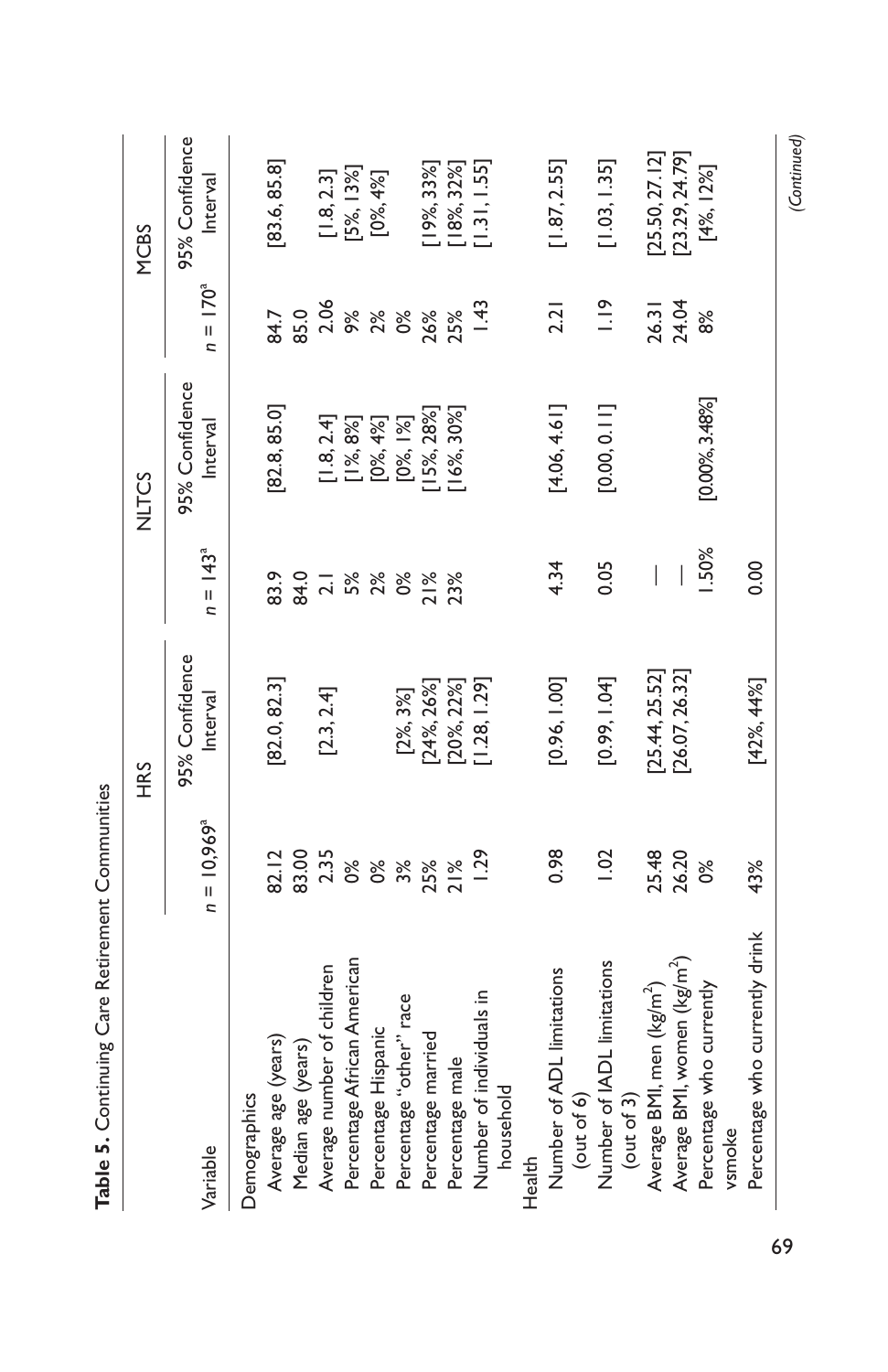| 70                                                |                      | HRS                        |                | NLTCS                      |               | <b>MCBS</b>                       |
|---------------------------------------------------|----------------------|----------------------------|----------------|----------------------------|---------------|-----------------------------------|
| Variable                                          | $n = 10,969^{\circ}$ | 95% Confidence<br>Interval | $n = 143^{a}$  | 95% Confidence<br>Interval | $n = 170^{a}$ | 95% Confidence<br><b>Interval</b> |
| Average number of doctor visits<br>(last month)   |                      |                            | $\frac{29}{2}$ | [1.18, 1.40]               |               |                                   |
| Average number of doctor visits<br>(per year)     | 5.63                 | [5.52, 5.73]               |                |                            | 6.36          | [5.33, 7.39]                      |
| Percentage with in-house help<br>(paid)           | 23%                  | $[22\%, 24\%]$             |                |                            |               |                                   |
| Percentage with in-house help<br>(paid or unpaid) |                      |                            |                |                            | 32%           | [25%, 39%]                        |
| Health insurance                                  |                      |                            |                |                            |               |                                   |
| Percentage with Medicare                          | 100%                 |                            | 30.73%         | [23.07%, 38.39%]           | 100%          |                                   |
| Percentage with Medicaid                          | $\frac{8}{3}$        | $[1.0\%, 1.4\%]$           | 16.53%         | 10.36%, 22.69%]            | 19.5%         | $[13.5\%, 25.5\%]$                |
| Percentage with private health                    | 71%                  | [70%, 72%]                 | 16.81%         | $[10.60\%, 23.01\%]$       | 63%           | [56%, 70%]                        |
| Percentage with LTCI<br>insurance                 | $\frac{8}{8}$        | [18%, 19%]                 | 3.68%          | $[0.55\%, 6.80\%]$         | $2\%$         | $[0\%, 4\%]$                      |
| Income (percentage who have)                      |                      |                            |                |                            |               |                                   |
| Annual earnings                                   | 2.27%                | $[1.99\%, 2.55\%]$         |                |                            | 2.40%         | $[0.08\%, 4.72\%]$                |
| Social Security income                            | 100.00%              |                            | 95.72%         | 92.36%, 99.08%]            |               |                                   |
| SSI                                               | 0.00%<br>0.00%       |                            | 7.16%          | $[2.88\%, 11.44\%]$        |               |                                   |
| Investment income<br>Disability                   | 84.48%               | 83.79%, 85.16%]            |                |                            |               |                                   |
|                                                   |                      |                            |                |                            |               |                                   |
| Pension income                                    | 50.21%               | $[49.26\%, 51.15\%]$       | 35.82%         | $[27.86\%, 43.78\%]$       |               |                                   |

*(Continued)*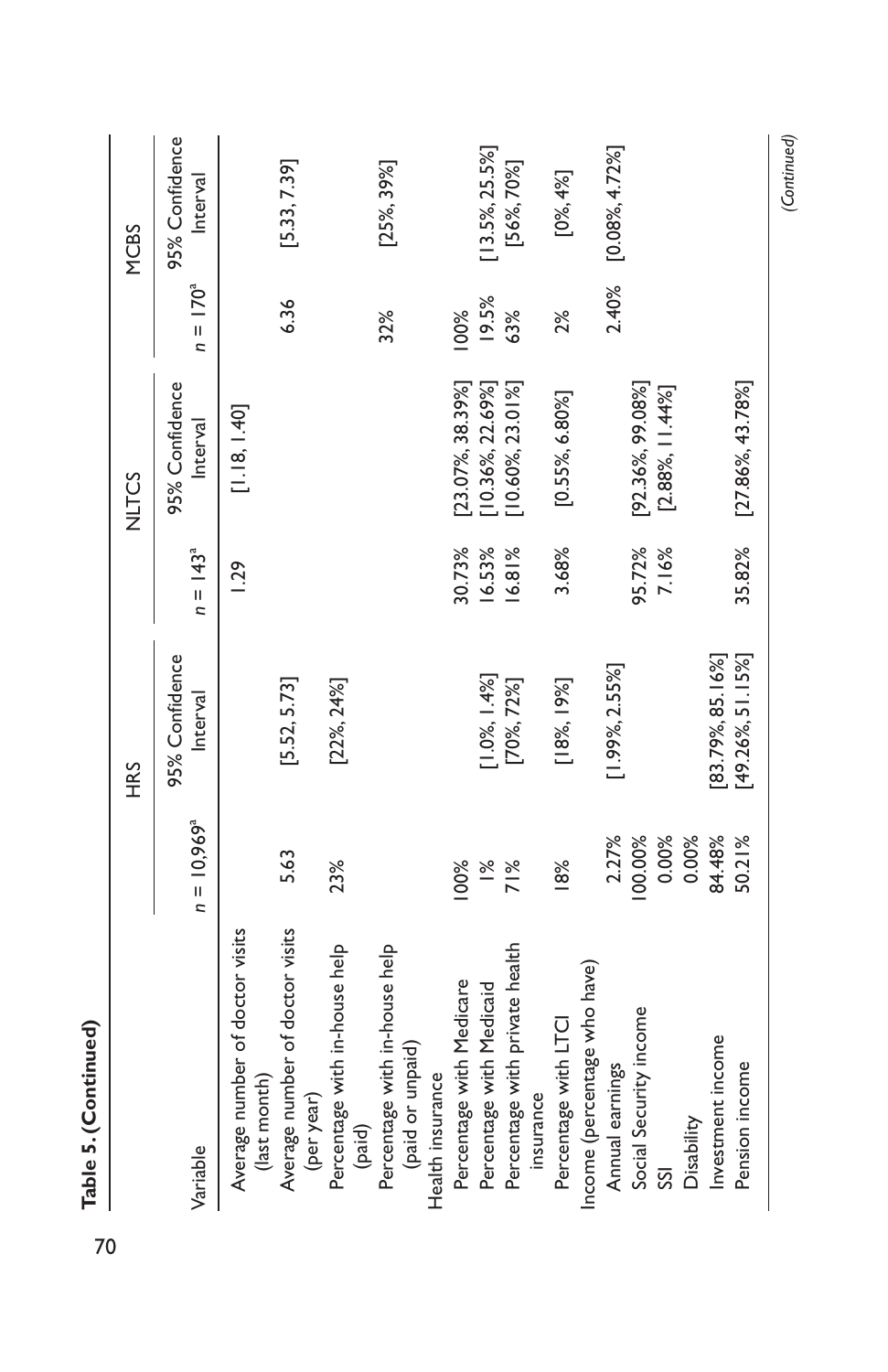| Table 5. (Continued)                                                                  |                                  |                                                                                  |            |                                                         |               |                            |
|---------------------------------------------------------------------------------------|----------------------------------|----------------------------------------------------------------------------------|------------|---------------------------------------------------------|---------------|----------------------------|
|                                                                                       |                                  | <b>HRS</b>                                                                       |            | NLTCS                                                   |               | <b>MCBS</b>                |
| Variable                                                                              | $n = 10,969^{\circ}$             | 95% Confidence<br>Interval                                                       | $n = 143a$ | 95% Confidence<br>Interval                              | $n = 170^{a}$ | 95% Confidence<br>Interval |
| Income (average amounts of<br>Social Security income<br>Annual Earnings<br>receivers) | \$11,134<br>\$20,000             | $[$11,055, $11,213]$ \$10,259                                                    |            | [\$9,513, \$11,004]                                     |               |                            |
| Disability<br>SSI                                                                     |                                  |                                                                                  | \$4,505    | [4578, 431]                                             |               |                            |
| Total household income<br>Investment income<br>Pension income                         | \$19,340<br>\$41,834<br>\$12,718 | $[4.18, 873, 419, 807]$ \$14,168<br>[\$41,176, \$42,491]<br>[\$12,260, \$13,177] | \$45,524   | [\$38, 142, \$52, 906] \$34, 339<br>[\$9,994, \$18,342] |               | [\$21,513,                 |
| Median household income                                                               | \$33,108                         |                                                                                  | \$21,000   |                                                         | \$21,312      | \$47,165]                  |
| Assets                                                                                |                                  |                                                                                  |            |                                                         |               |                            |
| Average value of primary home<br>Percentage who own home<br>if owned                  | 22.44%<br>\$199,375              | [\$196,245, \$202,505] \$125,396<br>[21.65%, 23.23%]                             | 27.35%     | [\$96,138, \$154,653]<br>$[19.96\%, 34.75\%]$           |               |                            |
| Average net worth<br>Median net worth                                                 | \$620,399<br>\$256,120           | [\$604,   16, \$636,682]                                                         |            |                                                         |               |                            |
| Percentage who have mortgage<br>outstanding<br>Debts                                  | 2.00%                            | $[1.73\%, 2.26\%]$                                                               | 9.48%      | $[4.56\%, 14.40\%]$                                     |               |                            |
| Average mortgage balance<br>among holders                                             | \$798                            | [\$44, \$1,552]                                                                  |            |                                                         |               |                            |
|                                                                                       |                                  |                                                                                  |            |                                                         |               | (Continued)                |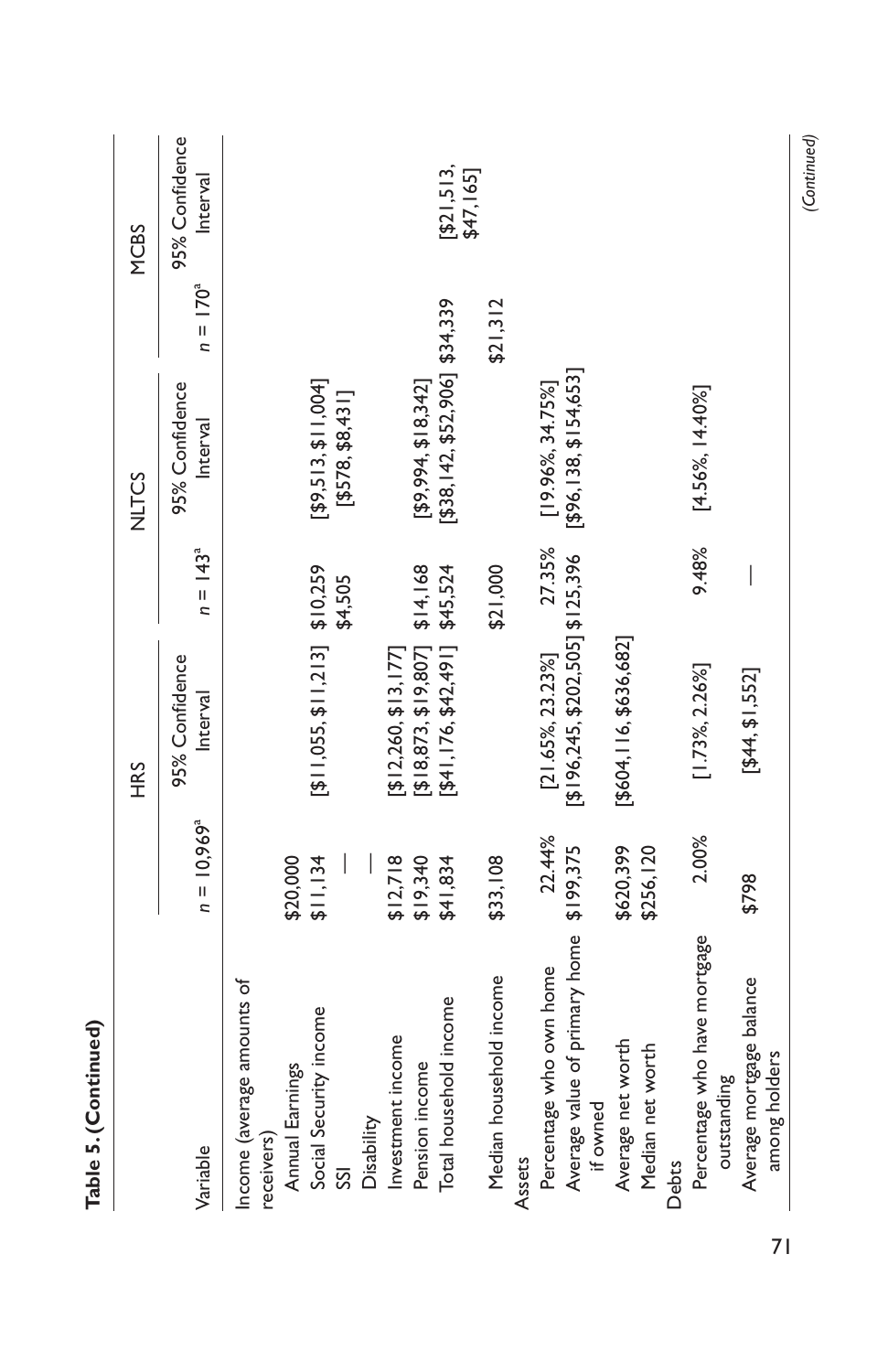|                                                   |                  | <b>HRS</b>                 |               | NLTCS                      |               | <b>MCBS</b>                |
|---------------------------------------------------|------------------|----------------------------|---------------|----------------------------|---------------|----------------------------|
| Variable                                          | $n = 10,969^{a}$ | 95% Confidence<br>Interval | $n = 143^{a}$ | 95% Confidence<br>Interval | $n = 170^{a}$ | 95% Confidence<br>Interval |
| Percentage with debt<br>outstanding               | 4.76%            | $[4.36\%, 5.17\%$          |               |                            |               |                            |
| Average debt among debt<br>holders                | \$34,561         | [\$32,229, \$36,893]       |               |                            |               |                            |
| Financial assistance                              |                  |                            |               |                            |               |                            |
| Percentage who get help from<br>children          | 2.31%            | $[2.03\%, 2.60\%]$         |               |                            |               |                            |
| Annual average among recipients \$1,676           |                  | [\$1,571, \$1,780]         |               |                            |               |                            |
| Percentage who get help from<br>friends/relatives | 1.78%            | $[1.53\%, 2.03\%]$         |               |                            |               |                            |
| Annual average among recipients \$500             |                  | I                          |               |                            |               |                            |
| Percentage who get help from<br>parents           | 0.00%            |                            |               |                            |               |                            |
| Annual average among recipients                   |                  |                            |               |                            |               |                            |
|                                                   |                  |                            |               |                            |               |                            |

Source: Authors' calculations from the 2004 HRS, NLTCS, and MCBS. Source: Authors' calculations from the 2004 HRS, NLTCS, and MCBS.

Note:ADL = activity of daily living; BMI = body mass index; HRS = Health and Retirement Study; IADL = instrumental activity of daily living; LTCI =<br>Iong-term care insurance: MCBS = Medicare Current Beneficiary Survey; NLTC Note: ADL = activity of daily living; BMI = body mass index; HRS = Health and Retirement Study; IADL = instrumental activity of daily living; LTCI = long-term care insurance; MCBS = Medicare Current Beneficiary Survey; NLTCS = National Long-Term Care Survey; SSI = Supplemental Security Income.

a. Unweighted. a. Unweighted.

**Table 5. (Continued)**

Table 5. (Continued)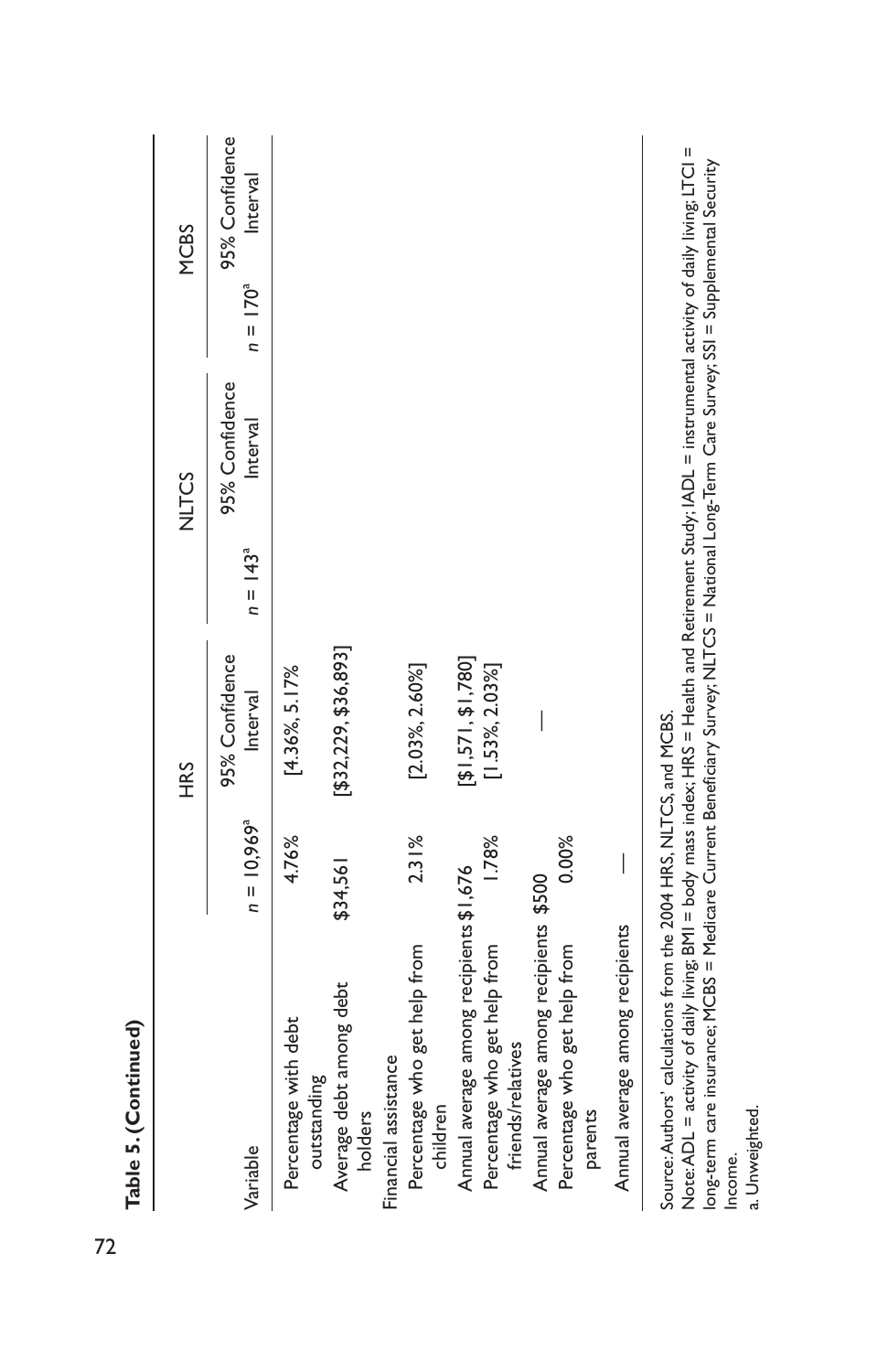suggests that we might be disproportionately picking up the more care intensive residents of CCRCs, which may bias downward our estimates of health and wealth.

The composition of income is consistent with other types of care facilities, with almost everyone collecting Social Security benefits, and fewer than half collecting pension benefits. A higher proportion, though, is collecting investment income ( $p = .017$ ), almost 85%, according to the HRS. Both the HRS and the NLTCS indicate that CCRC residents have the highest incomes, with an average household income of \$40,000 to \$45,000, comparable with those living in the private community.

The asset composition of CCRC residents is quite different than residents in other care community types. Over 20% still own homes, unlike the ALR and ILC residents. Unlike private residence dwellers, most CCRC residents do not have mortgages. The average value of the home is comparable with that of those who live in private residences according to the HRS, but is about \$67,000 less than the average value of a private residence dweller's house, according to the NLTCS ( $p = .001$ ). The net worth of CCRC residents is higher than that of those in private residences, but not statistically significantly higher ( $p = .298$ ). Considering that the average age of HRS respondents in CCRCs is 82 years, these resources are likely to outlive the residents. In addition, the average transfers from outside the household are fewer than half those reported by seniors in private residences ( $p < .001$ ). CCRC residents seem to be the most financially independent and well-off households.

### *Longitudinal Results*

Although the demographic, health, income, and asset information of the residents of different seniors housing and care communities is interesting, it does not give a complete picture of who these individuals are and what they looked like before they entered the care community. For example, more individuals in ILCs have Supplemental Security Income and are covered by Medicaid, implying very low wealth levels. But the simple cross-sectional analysis does not reveal whether the ILC residents were always low income or if they spent down their assets by the time they were observed, through care payments, consumption, or inter vivos transfers. Answering that question requires earlier information for individuals entering long-term care facilities.

We have used the 1998 HRS and the 1999 NLTCS and matched them to their 2004 counterparts used in the earlier cross-sectional analysis. Table 6 highlights the transitions between the 1998 and 2004 HRS waves. This is the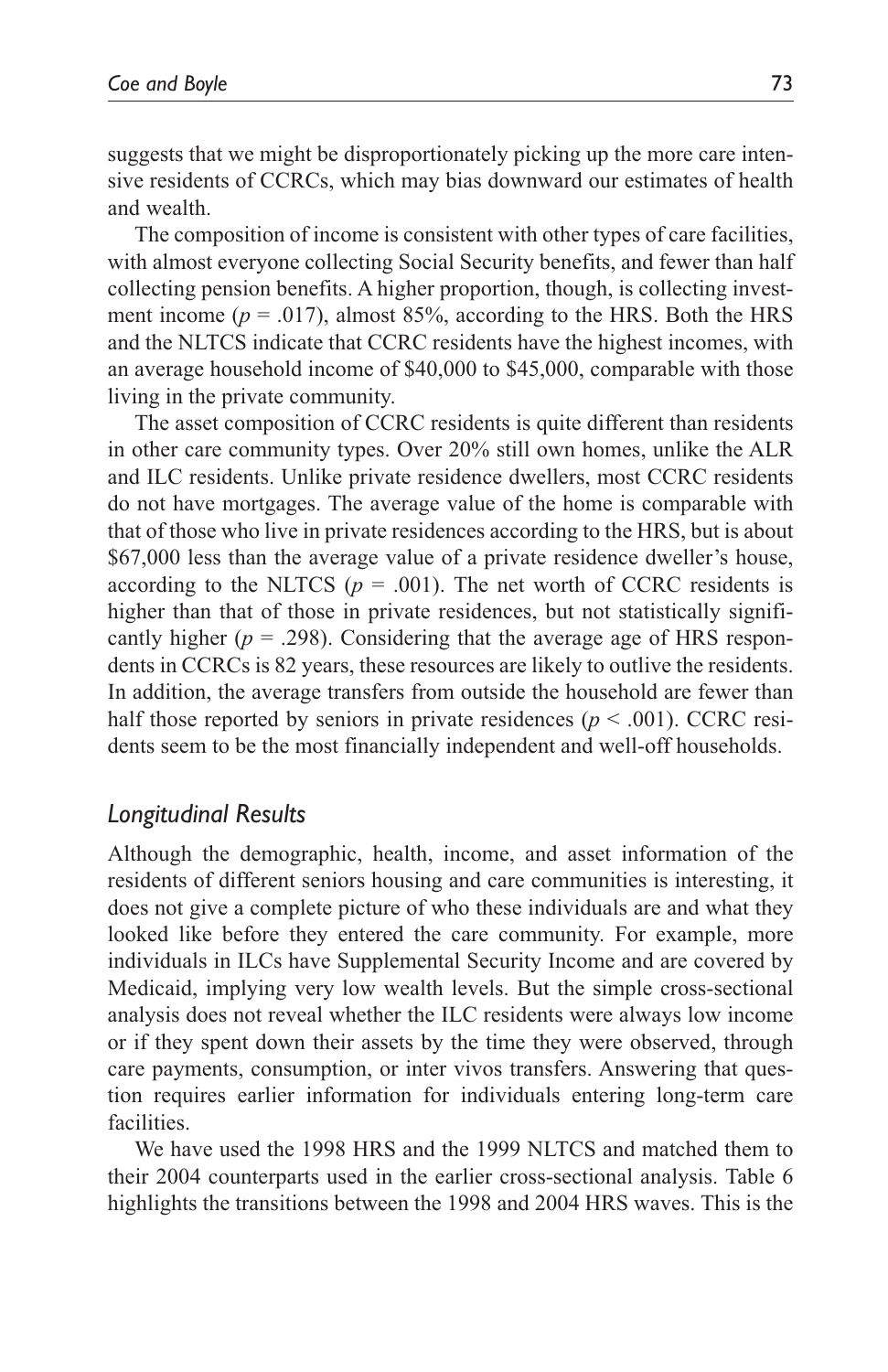|      |                        |                |                | 2004       |              |                        |       |
|------|------------------------|----------------|----------------|------------|--------------|------------------------|-------|
|      |                        | Community      | ILC            | <b>ALR</b> | <b>CCRC</b>  | <b>Nursing</b><br>Home | Died  |
| 1998 | Community              | 10,116         | 72             | 10         | 45           | 436                    | 3,590 |
|      | ILC.                   |                | 15             | 0          | 4            | 3                      | 36    |
|      | <b>ALR</b>             |                | 2              |            |              | 0                      | 5     |
|      | <b>CCRC</b>            | $\mathfrak{p}$ | $\overline{2}$ | $\Omega$   | 12           | 4                      | 24    |
|      | <b>Nursing</b><br>home | 15             | $\mathcal{P}$  | 0          | $\mathbf{2}$ | 31                     | 360   |
|      | Total                  | 10,141         | 93             | Н          | 64           | 474                    | 4,015 |

**Table 6.** Transitions Between 1998 and 2004 in the HRS

Note: ALR = assisted living residence; CCRC = continuing care retirement community; HRS = Health and Retirement Study; ILC = independent living community. Eight hundred twentyeight of the community dwellers and 4 of the CCRC residents are new to the HRS since 1998. Unweighted sample sizes are presented in each cell.

longest time horizon (6 years) examined. The first thing to note is the persistence of each of the living arrangements, which is clear by examining the diagonals. Most individuals stay in the same living situation between 1998 and 2004, unless they die. Movement to a less care intensive arrangement is rare. For example, only four people move from a CCRC in 1998 to a less care intensive situation in 2004. Although movement to more intensive care arrangement is somewhat more likely, this type of transition is also relatively infrequent once a care situation is selected. Most individuals do not move from ILCs to ALRs to CCRCs to nursing homes. Instead, most moves to care communities are from private residences, not from other care properties. It seems that individuals select one type of care community and stay.

Similar transitions patterns can be seen between 1999 and 2004 in the NLTCS, as shown in Table 7. The NLTCS is completed only every 5 years, so this is the shortest transition window we can examine. Given the high nonresponse rate, it does not seem prudent to examine longer periods with this data set, since any selection issues will be exacerbated. The follow-up rates are much lower in the NLTCS than in the HRS, so even though the time horizon is similar, the number of individuals living in the same type of care community is much lower. We do observe more transitions into CCRCs, however, both from ILCs and private residences.

These simple cross-tabulations of movement illustrate the major weakness of using these data sets; although persistence in living arrangement is clear, the limited sample sizes prevent further analysis on the longitudinal aspect of these living arrangements. Additional data, with a focus on seniors in these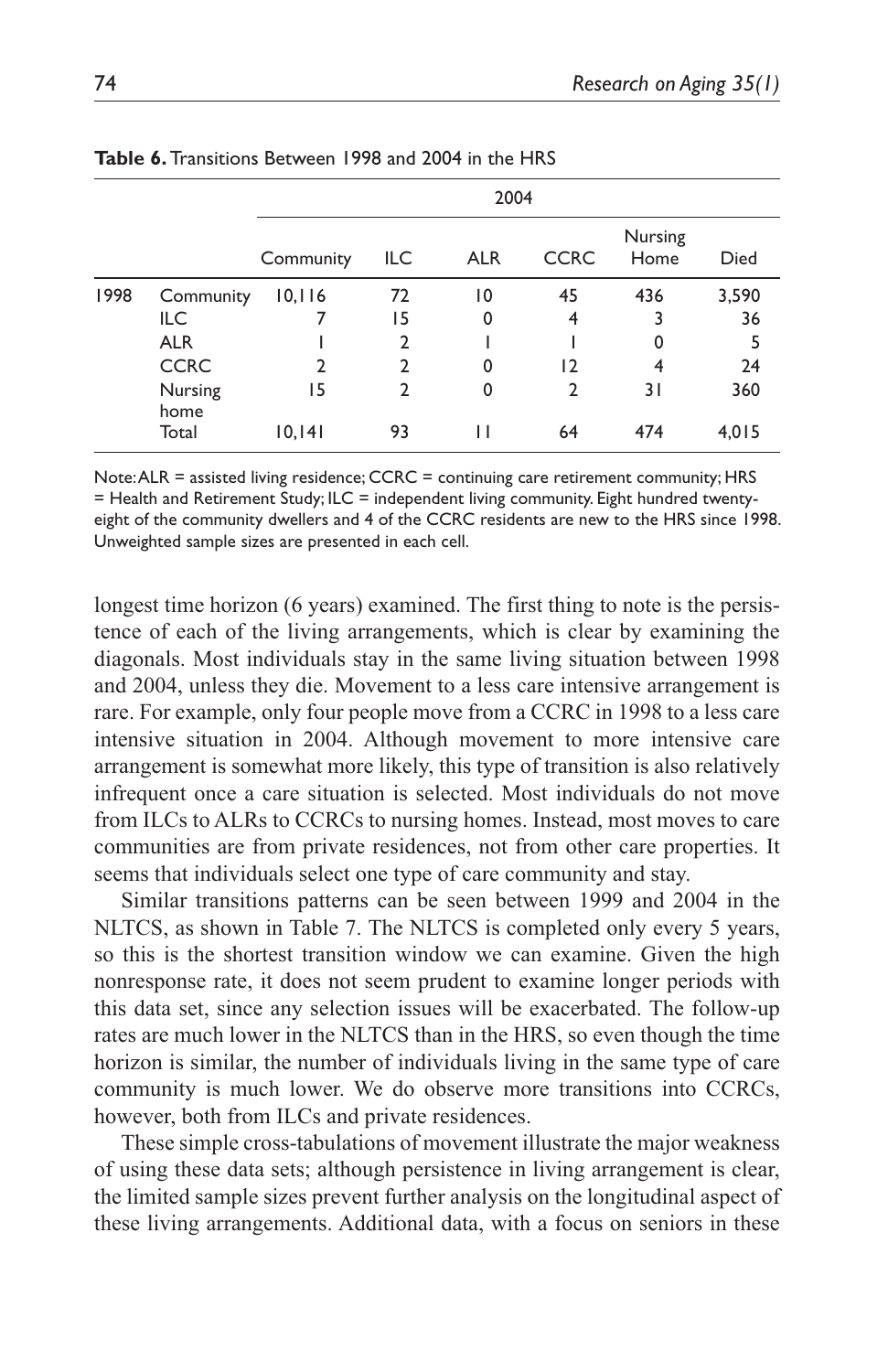|      |                  |              |      |            | 2004      |                |      |                  |
|------|------------------|--------------|------|------------|-----------|----------------|------|------------------|
|      |                  | Community    | ILC. | <b>ALR</b> | CCRC Home | <b>Nursing</b> | Dead | Not in<br>Survey |
| 1999 | Community        | 2,416        | 32   | 19         | 91        | 173            | 349  | 2,426            |
|      | ILC.             | 10           | 4    |            | 6         | 9              | 5    | 67               |
|      | <b>ALR</b>       | $\mathbf{2}$ | 0    | 0          | 3         | 0              |      | 20               |
|      | <b>CCRC</b>      | 3            |      | 0          | 3         |                | 0    | 56               |
|      | Not in<br>survey | 2,639        | 65   | 52         | 40        | 0              | 0    |                  |
|      | Total            | 5,070        | 102  | 72         | 43        | 183            | 355  | 2,569            |

**Table 7.** Transitions Between 1999 and 2004 in the NLTCS

Note: ALR = assisted living residence; CCRC = continuing care retirement community; ILC = independent living community; NLTCS = National Long-Term Care Survey. Unweighted sample sizes are presented in each cell.

housing and care communities, are needed if the full income and asset picture is to be drawn.

## **Conclusions**

Using three nationally representative data sets, we have examined the income and assets of individuals living in seniors housing and care communities. We have presented cross-sectional data that provide a fairly coherent picture of income, even though the sample sizes are quite limited. Compared with seniors living in private residences, individuals living in ILCs and ALRs have lower household incomes. CCRCs, on the other hand, seem to attract individuals with higher incomes, even higher incomes on average than the elderly remaining in the community.

Detailed wealth information is collected in only one of the existing data sets, which makes it difficult to draw strong conclusions. ILC and ALR residents are generally not homeowners. The average net worth of ILC residents is lower than that of seniors in private residences, while the average net worth of CCRC residents is considerably higher. In addition, CCRC residents seem to receive the least amount of financial assistance from outside the household, either from friends, parents, or children, of any of the comparison groups.

The cross-sectional analysis helps address the policy concerns regarding the availability of seniors housing and care residences to low- or moderate-income households (e.g., Hawes, Rose, & Phillips, 1999; Stevenson & Grabowski, 2010; Waidmann & Thomas, 2003). We find that the lower income elderly population is served by ILCs and ALRs. CCRCs, on the other hand, appear to be out of reach for most of the lower to moderate-income households. Unfortunately, the small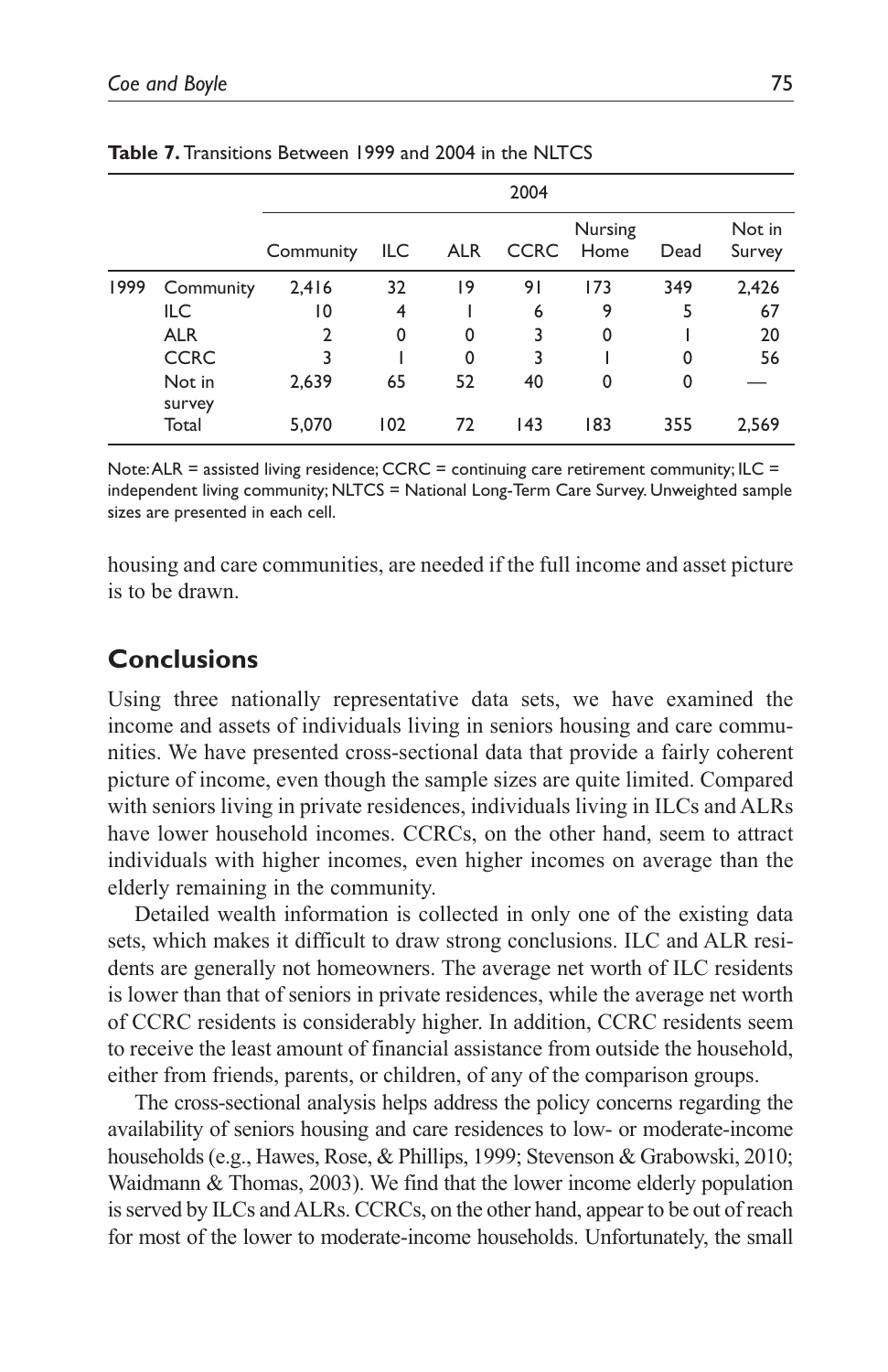sample sizes prevent us from being able to determine whether the individuals in these communities were lifetime low income or have spent so much of their savings that they now are low income. For that, longitudinal data sets with larger samples of seniors housing and care community residents are needed if we are to really understand the trajectory of wealth, both before and after admission, and draw implications for ability to pay for future nursing home needs.

## **Acknowledgment**

The authors gratefully acknowledge Christopher Sullivan and Jean-Pierre Aubry for excellent research assistance, and helpful comments from people at the National Investment Center for the Seniors Housing & Care Industry, especially Robert Kramer, Charles Harry, and Anthony Mullen.

## **Declaration of Conflicting Interests**

The author(s) declared no potential conflicts of interest with respect to the research, authorship, and/or publication of this article.

# **Funding**

The authors disclosed receipt of the following financial support for the research, authorship, and/or publication of this article: We gratefully acknowledge the National Investment Center for the Seniors Housing & Care Industry for its support of this research. The opinions and conclusions expressed are solely those of the authors and do not necessarily reflect the opinions of the National Investment Center for the Seniors Housing & Care Industry or the Center for Retirement Research.

## **Notes**

- 1. Longitudinal patterns are virtually impossible to detect in the MCBS. Because of the rotating sample design, 2002 to 2004 is the longest horizon for which one can match individuals. Furthermore, the strong persistence in living arrangements means that very few transitions are observed during this time period.
- 2. The public-use data files used in this analysis can be downloaded free of charge, with user registration, at http://hrsonline.isr.umich.edu.
- 3. The data are available in CD format by following the instructions at http://www. nltcs.aas.duke.edu. We obtained the sampling weights directly from Dr. Kenneth G. Manton.
- 4. The MCBS Cost and Use files are available for purchase from the Centers for Medicare and Medicaid Services, upon project approval and oversight, with the assistance of the Research Data Assistance Center.
- 5. The NLTCS asks most of the health questions for a selected subsample of individuals, namely, those who are not living in facilities, so only the number of ADLs is known for individuals living in CCRCs from that survey.